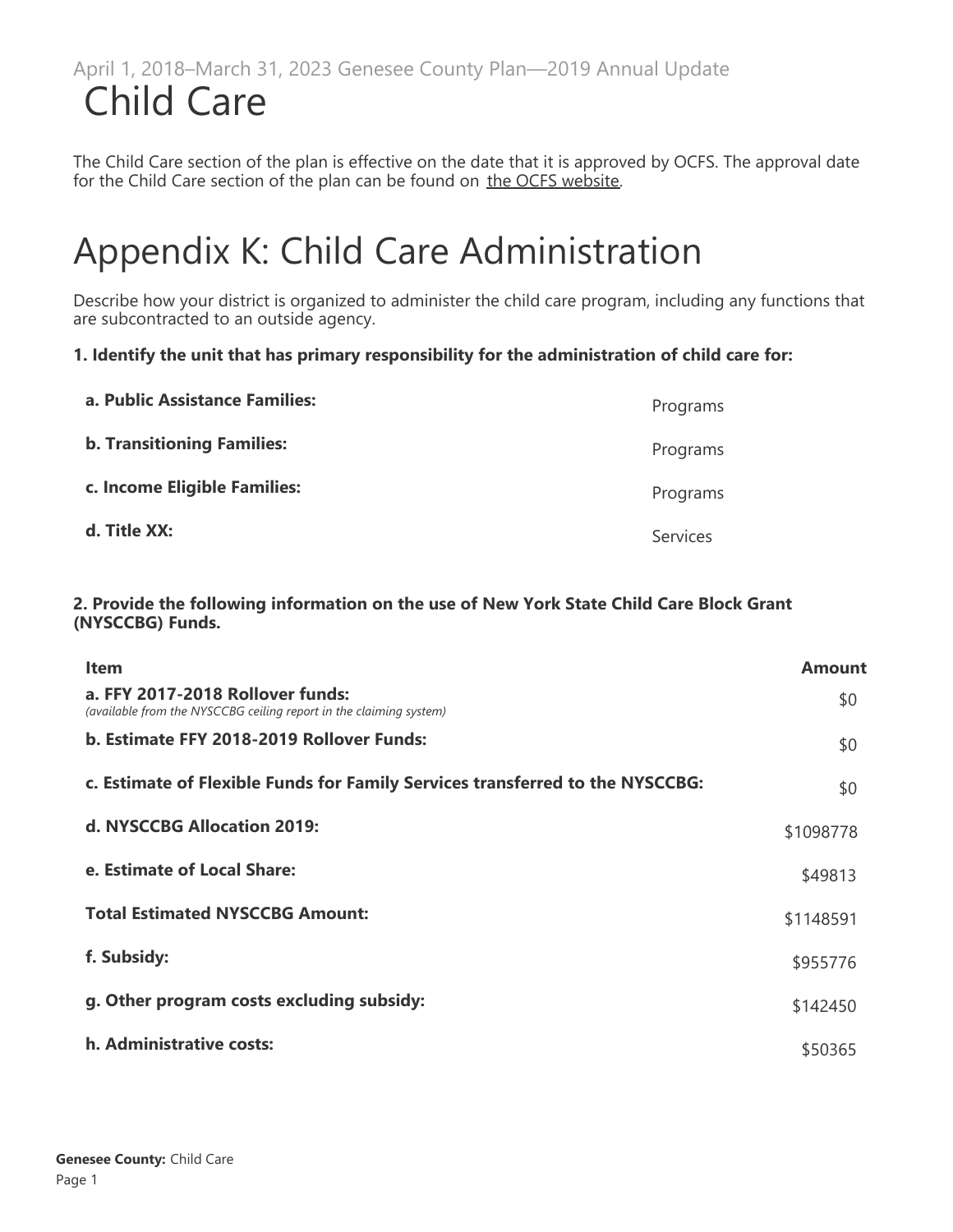**3. Does your district have a contract or formal agreement with another organization to perform any of the following functions using the NYSCCBG?**

| <b>Function</b>                                                                                                                                                                | <b>Organization</b> | <b>Amount of</b><br><b>Contract</b> |
|--------------------------------------------------------------------------------------------------------------------------------------------------------------------------------|---------------------|-------------------------------------|
| a. Subsidy eligibility screening                                                                                                                                               |                     |                                     |
| b. Determining if legally-exempt providers meet<br><b>OCFS-approved additional local standards</b><br>(must be noted in Appendix O with the corresponding additional standard) |                     |                                     |
| c. Assistance in locating care                                                                                                                                                 |                     |                                     |
| d. Child care information systems                                                                                                                                              |                     |                                     |
| e. Payment processing                                                                                                                                                          |                     |                                     |
| f. Other<br>Please specify function:                                                                                                                                           |                     |                                     |

# Appendix L: Other Eligible Families if Funds are Available

Listed below are the optional categories of eligible families that your district can include as part of its County Plan. Select any categories your district wants to serve using the NYSCCBG funds and describe any limitations associated with the category.

| <b>Optional Categories</b>                                                                                                                                                     | <b>Option</b>         | <b>Limitations</b> |
|--------------------------------------------------------------------------------------------------------------------------------------------------------------------------------|-----------------------|--------------------|
| 1. Public Assistance (PA) families participating in an approved activity in<br>addition to their required work activity.                                                       | $\odot$<br>Yes<br>No  |                    |
| 2. PA families or families with incomes up to 200% of the State Income Standard when child care<br>services are needed for the child to be protected because the caretaker is: |                       |                    |
| a) participating in an approved substance abuse treatment program                                                                                                              | $\odot$<br>Yes<br>No. |                    |
| b) homeless                                                                                                                                                                    | $\odot$<br>Yes<br>No. |                    |
| c) a victim of domestic violence and participating in an approved<br>activity                                                                                                  | $\odot$<br>Yes<br>No  |                    |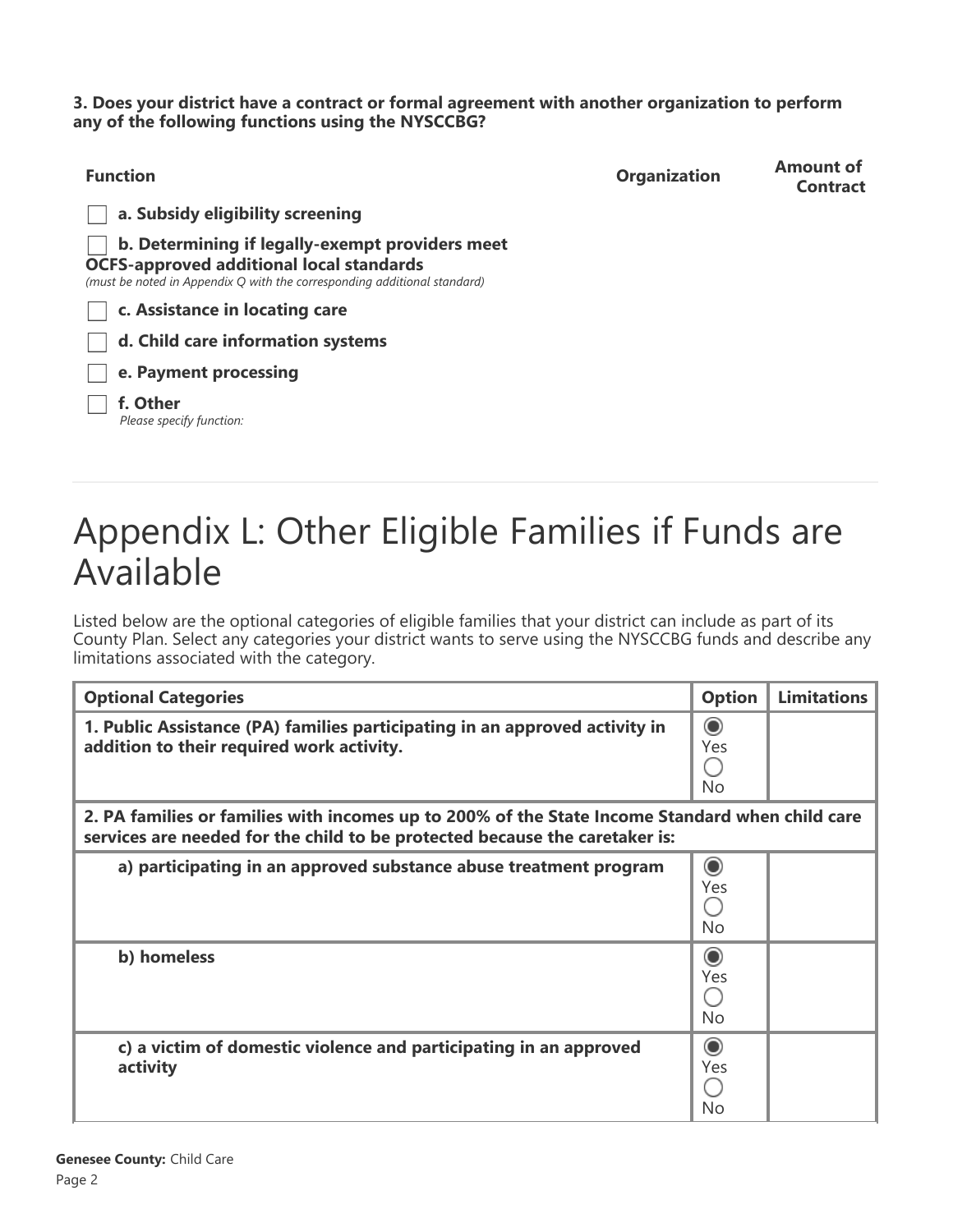| d) in an emergency situation of short duration                                                                                                                                                                                                                                                                                                                        | $\odot$<br>Yes<br>∩<br><b>No</b>      |  |
|-----------------------------------------------------------------------------------------------------------------------------------------------------------------------------------------------------------------------------------------------------------------------------------------------------------------------------------------------------------------------|---------------------------------------|--|
| 3. Families with an open child protective services case when child care is<br>needed to protect the child.                                                                                                                                                                                                                                                            | $\odot$<br>Yes<br>∩<br>No             |  |
| 4. Families with incomes up to 200% of the State Income Standard when child care services are<br>needed for the child to be protected because the child's caretaker:                                                                                                                                                                                                  |                                       |  |
| a) is physically or mentally incapacitated                                                                                                                                                                                                                                                                                                                            | $\odot$<br>Yes<br>∩<br>No             |  |
| b) has family duties away from home                                                                                                                                                                                                                                                                                                                                   | $\odot$<br>Yes<br>∩<br>No             |  |
| 5. Families with incomes up to 200% of the State Income Standard when<br>child care services are needed for the child's caretaker to actively seek<br>employment for a period up to six months. Child care services will be<br>available only for the portion of the day the family can document is<br>directly related to the caretaker engaging in such activities. | $\odot$<br>Yes<br>∩<br><b>No</b>      |  |
| 6. PA families where a sanctioned parent or caretaker relative is<br>participating in unsubsidized employment, earning wages at a level equal<br>to or greater than the minimum amount under law.                                                                                                                                                                     | $\odot$<br>Yes<br>∩<br><b>No</b>      |  |
| 7. Families with incomes up to 200% of the State Income Standard when child care services are<br>needed for the child's caretaker to participate in:                                                                                                                                                                                                                  |                                       |  |
| a) a public or private educational facility providing a standard high<br>school curriculum offered by or approved by the local school district                                                                                                                                                                                                                        | $\circledcirc$<br>Yes<br>$(\ )$<br>No |  |
| b) an education program that prepares an individual to obtain a NYS<br><b>High School equivalency diploma</b>                                                                                                                                                                                                                                                         | $\odot$<br>Yes<br>O<br>No             |  |
| c) a program providing basic remedial education in the areas of<br>reading, writing, mathematics, and oral communications for<br>individuals functioning below the ninth month of the eighth-grade<br>level                                                                                                                                                           | $\odot$<br>Yes<br>∩<br><b>No</b>      |  |
| d) a program providing literacy training designed to help individuals<br>improve their ability to read and write                                                                                                                                                                                                                                                      | $\odot$<br>Yes<br>○<br><b>No</b>      |  |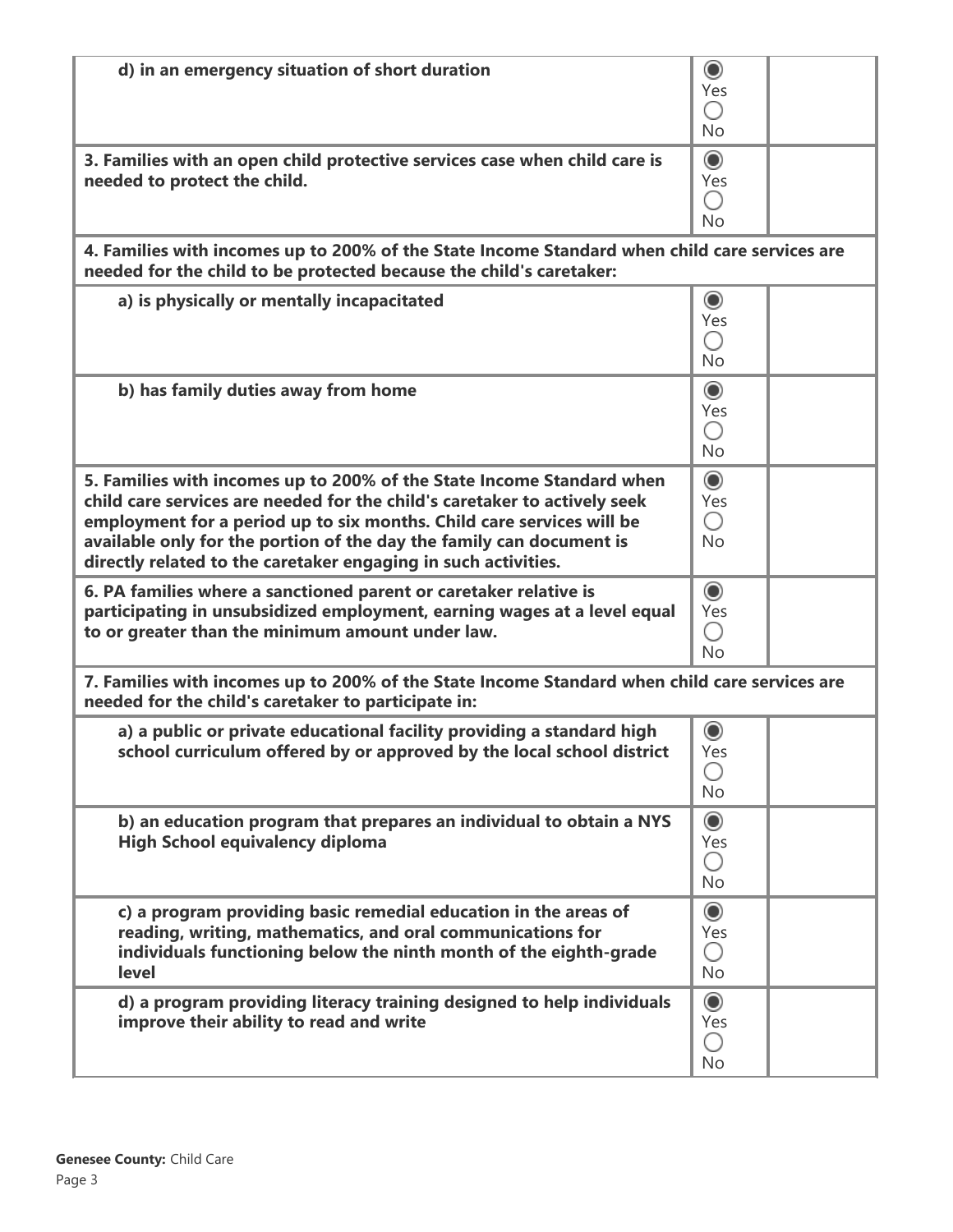| e) an English as a second language (ESL) instructional program<br>designed to develop skills in listening, speaking, reading, and writing<br>the English language for individuals whose primary language is other<br>than English                                                                                                                                                                                                                                                                                                                                                              | $\circledcirc$<br>Yes<br>0<br><b>No</b>          |  |
|------------------------------------------------------------------------------------------------------------------------------------------------------------------------------------------------------------------------------------------------------------------------------------------------------------------------------------------------------------------------------------------------------------------------------------------------------------------------------------------------------------------------------------------------------------------------------------------------|--------------------------------------------------|--|
| f) a two-year full-time degree granting program at a community<br>college, a two-year college, or an undergraduate college with a<br>specific vocational goal leading to an associate's degree or certificate<br>of completion                                                                                                                                                                                                                                                                                                                                                                 | $\bigcirc$<br>Yes<br>$\circledcirc$<br><b>No</b> |  |
| g) a training program, which has a specific occupational goal and is<br>conducted by an institution other than a college or university that is<br>licensed or approved by the State Education Department                                                                                                                                                                                                                                                                                                                                                                                       | ∩<br>Yes<br>$\circledcirc$<br><b>No</b>          |  |
| h) a prevocational skill training program such as a basic education<br>and literacy training program                                                                                                                                                                                                                                                                                                                                                                                                                                                                                           | O<br>Yes<br>$\odot$<br><b>No</b>                 |  |
| i) a demonstration project designed for vocational training or other<br>project approved by the Department of Labor                                                                                                                                                                                                                                                                                                                                                                                                                                                                            | $\bigcirc$<br>Yes<br>$\odot$<br><b>No</b>        |  |
| <b>Note:</b> The caretaker must complete the selected programs listed within 30<br>consecutive calendar months. The caretaker cannot enroll in more than one<br>program.                                                                                                                                                                                                                                                                                                                                                                                                                       |                                                  |  |
| 8. PA recipients or low-income families with incomes up to 200% of the<br>State Income Standard who are satisfactorily participating in a two-year<br>program other than one with a specific vocational sequence (leading to<br>an associate's degree or certificate of completion and that is reasonably<br>expected to lead to an improvement in the caretaker's earning capacity)<br>if the caretaker is also working at least 17½ hours per week. The<br>caretaker must demonstrate his or her ability to successfully complete the<br>course of study.                                    | ∩<br>Yes<br>$\odot$<br><b>No</b>                 |  |
| 9. PA recipients or low-income families with incomes up to 200% of the<br>State Income Standard who are satisfactorily participating in a two-year<br>college or university program (other than one with a specific vocational<br>sequence) leading to an associate's degree or a certificate of completion<br>that is reasonably expected to lead to an improvement in the caretaker's<br>earning capacity if the caretaker is also working at least 17 <sup>1</sup> /2 hours per<br>week. The caretaker must demonstrate his or her ability to successfully<br>complete the course of study. | ○<br>Yes<br>$\circledcirc$<br><b>No</b>          |  |
| 10. PA recipients or low-income families with incomes up to 200% of the<br>State Income Standard who are satisfactorily participating in a four-year<br>college or university program leading to a bachelor's degree and that is<br>reasonably expected to lead to an improvement in the caretaker's<br>earning capacity if the caretaker is also working at least 171/2 hours per<br>week. The caretaker must demonstrate his or her ability to successfully<br>complete the course of study.                                                                                                 | O<br>Yes<br>$\circledcirc$<br><b>No</b>          |  |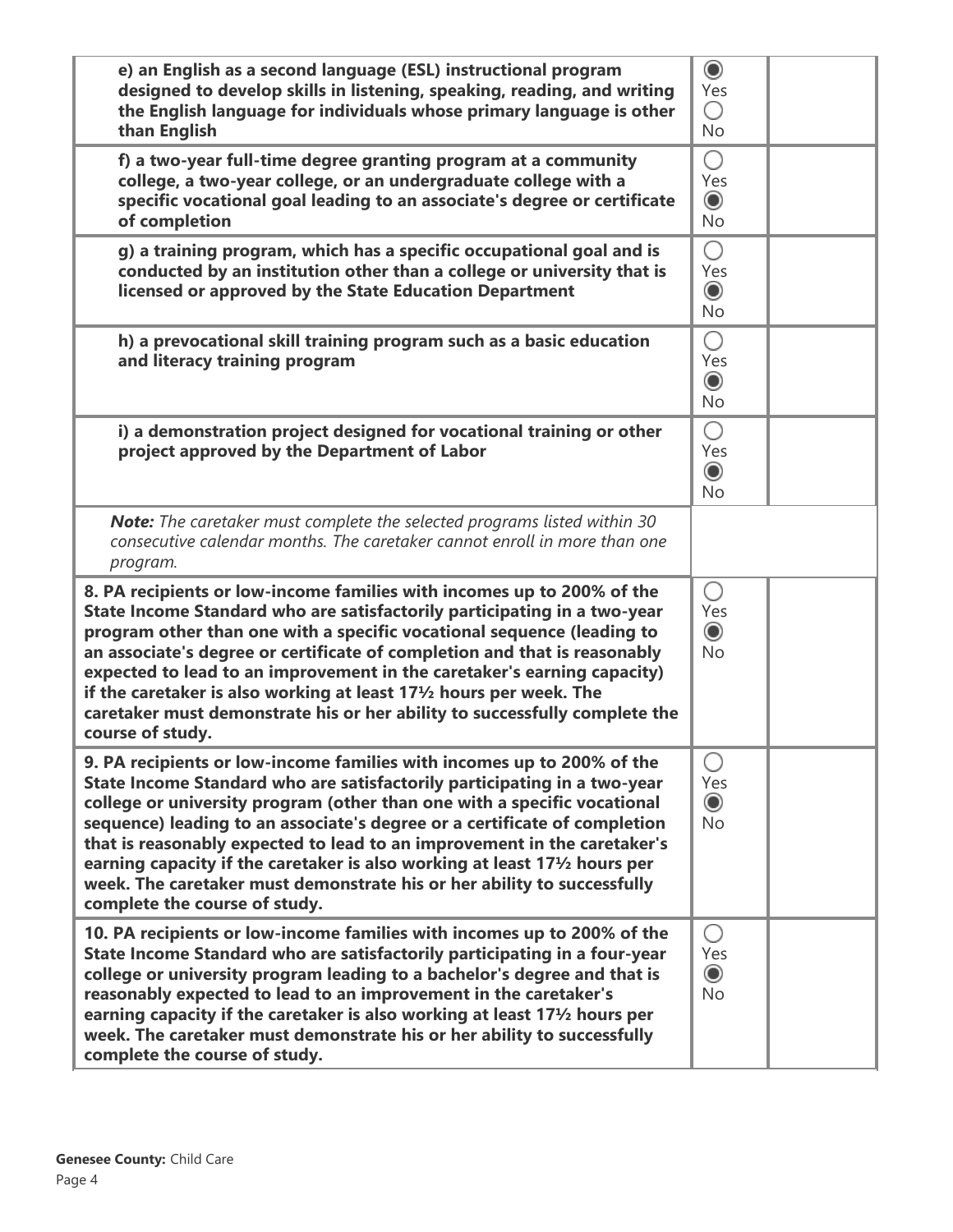| when child care services are needed for the child's caretaker to participate<br>Yes<br>$\odot$<br>in a program to train workers in an employment field that currently is or<br>is likely to be in demand in the future, if the caretaker documents that he<br>No<br>or she is a dislocated worker and is currently registered in such a<br>program, provided that child care services are only used for the portion<br>of the day the caretaker is able to document is directly related to the<br>caretaker engaging in such a program. |
|-----------------------------------------------------------------------------------------------------------------------------------------------------------------------------------------------------------------------------------------------------------------------------------------------------------------------------------------------------------------------------------------------------------------------------------------------------------------------------------------------------------------------------------------|
|-----------------------------------------------------------------------------------------------------------------------------------------------------------------------------------------------------------------------------------------------------------------------------------------------------------------------------------------------------------------------------------------------------------------------------------------------------------------------------------------------------------------------------------------|

# Appendix M #1: Reasonable Distance, Recertification Period, Family Share, Very Low Income, Federal and Local Priorities

# **I. Reasonable Distance**

Define "reasonable distance" based on community standards for determining accessible child care.

1. The following defines "reasonable distance":

Within one hour travel from home or worksite.

2. Describe any steps/consultations made to arrive at your definition:

Genesee County DSS considered the geographic make-up of the County and logistics of travel. It is reasonable to expect any resident to commute from any Point A to Point B in Genesee County, by car, within 60 minutes. This definition was discussed during the public hearing on the Plan in September 2011 and hasn't changed. Input was received from employment staff, day care providers, and the Genesee County Job Development Bureau.

# **II. Recertification Period**

#### **The district's recertification period for low income child care cases is every:**

 $\odot$  Six months

 $\bigcirc$  Twelve months

# **III. Family Share**

"Family Share" is the weekly amount paid towards the costs of the child care services by the child's parent or caretaker. Your district must select a family share percentage from 10% to 35% to use in calculating the amount of family share. The weekly family share of child care costs is calculated by applying the family share percentage against the amount of the family's annual gross income that is in excess of the State Income Standard divided by 52.

Family Share Percentage selected by the district: 35%

Additional Description of this Family Share Percentage:

**Genesee County:** Child Care

Page 5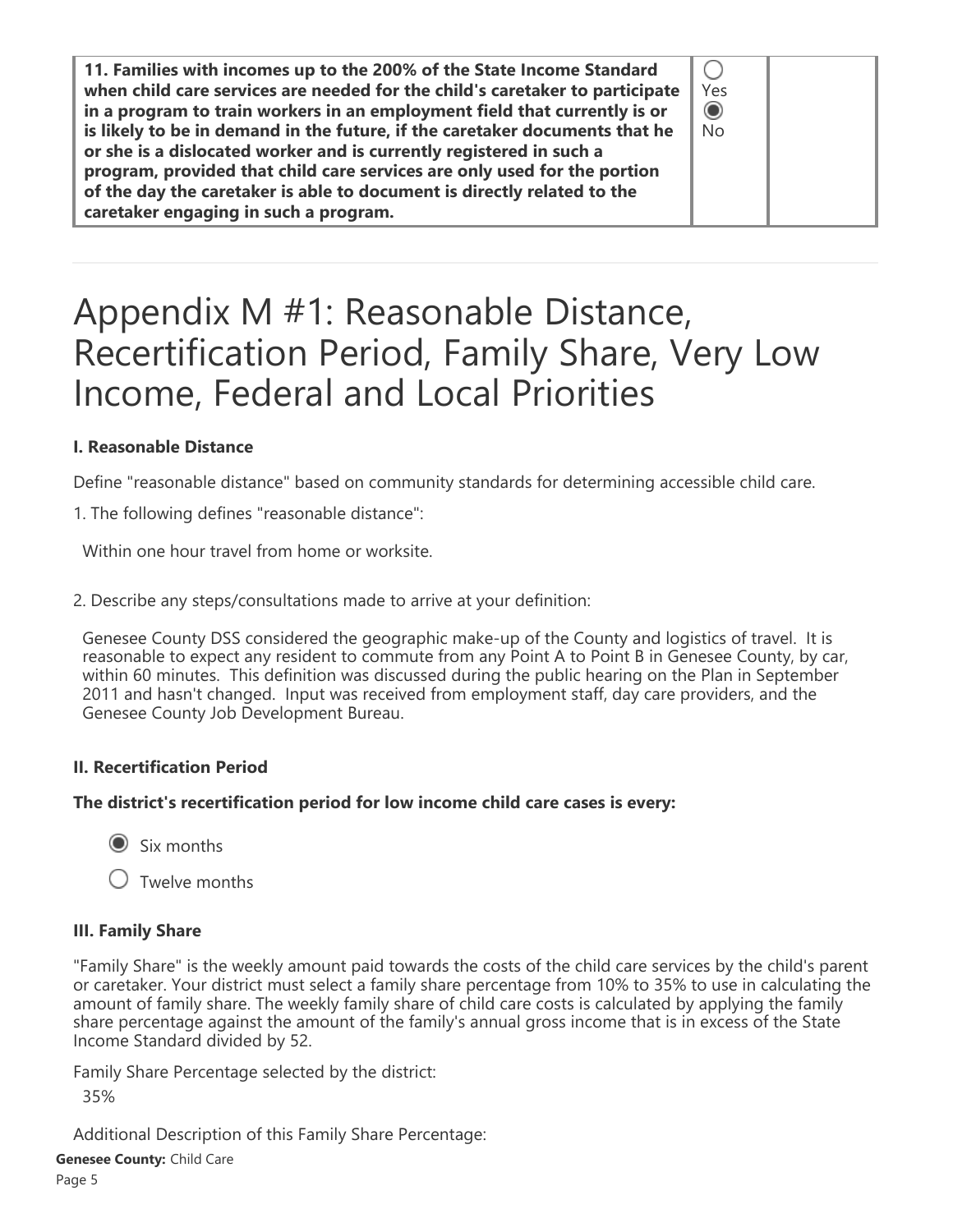*Note: The family share percentage selected here must match the percentage entered in the Program Matrix in the Welfare Management System (WMS).*

### **IV. Very Low Income**

Define "very low income" as it is used in determining priorities for child care benefits.

"Very Low Income" is defined as **200%** of the State Income Standard.

#### **V. Federal and Local Priorities**

1. The district must rank the federally mandated priorities. Cases that are ranked 1 have the highest priority for receiving child care assistance. These rankings apply to case closings and case openings.

#### **a. Very low income as defined in Section IV:**

| Rank 1 |
|--------|
| Rank 2 |
| Rank 3 |

**b. Families with incomes up to 200% of the State Income Standard that have a child with special needs and a need for child care:**

| Rank 1 |
|--------|
| Rank 2 |
| Rank 3 |

**c. Families with incomes up to 200% of the State Income Standard that are experiencing homelessness:**

 $\triangledown$  Rank 1  $\Box$  Rank 2 Rank 3

#### **2. Does the district have local priorities?**

| ×<br>۰.<br>× |
|--------------|
|              |

 $\odot$  No

If yes, list them below and rank beginning with Rank 4.

# Appendix M #2: Case Openings, Case Closings, and Waiting List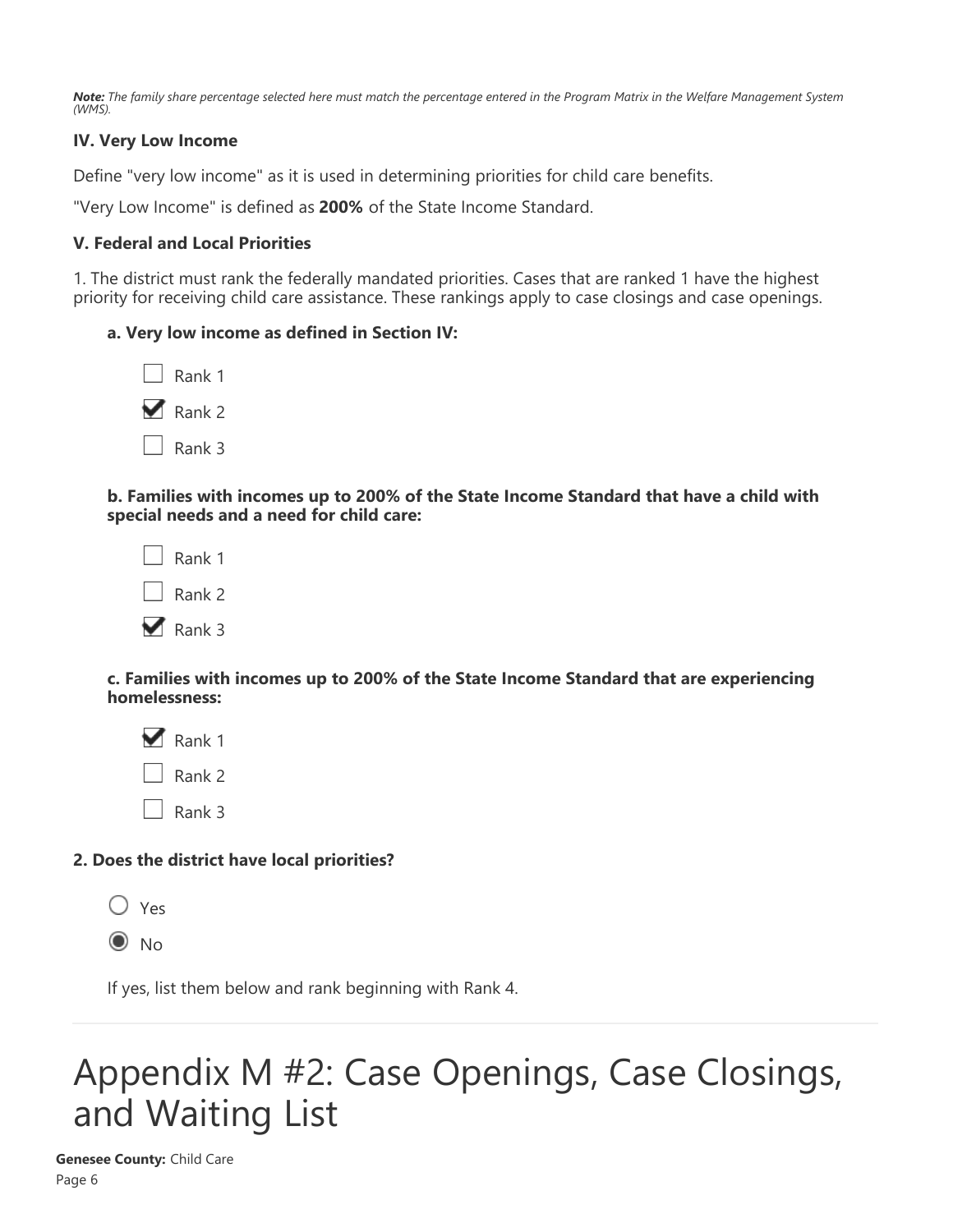### **I. Case Openings When Funds Are Limited**

If a social services district does not have sufficient funds to provide child care services to all families who are applying, the district may decide to open certain categories of families as funds become available. The district must open federal priorities first. If the district identified local priorities, they must be opened next. **After the federal and local priorities,** identify the basis upon which the district will open cases if funds become available. Select one of the options listed below and describe the process for opening.



2. Open cases based on **INCOME**.

# **If opening based on income…**

The district will open cases starting from the lowest income to the highest income.

 $\bigcirc$  The district will open cases based on income bands, starting from the lowest income band to the highest income band.

If using income bands, list the bands, starting from the one that will be opened first:

- 3. Open cases based on **CATEGORY OF FAMILY**.
- 4. Open cases based on **INCOME** *AND* **CATEGORY OF FAMILY**.
- 5. Open cases based on **OTHER CRITERIA**.

#### **II. Case Closings When Sufficient Funds Are Not Available**

If a social services district does not have sufficient funds to continue to provide child care assistance to all families in its current caseload, the district may decide to discontinue child care assistance to certain categories of families. The district must close federal priorities last. If the district identified local priorities, they must be closed next to last. **After the federal and local priorities,** describe the basis upon which the district will close cases if sufficient funds are not available.

**If no priorities are established beyond the federally mandated priorities** and all funds are committed, case closings for families that are not eligible under a child care guarantee and are not under a federally mandated priority must be based on the length of time they have received services (must choose #1 below).

Select one of the options listed below and describe the process for closing.

1. Close cases based on **AMOUNT OF TIME** receiving child care services.

#### **If closing based on amount of time…**

 $\bigcirc$  The district will close cases starting from the shortest time receiving child care services to the longest time.

 The district will close cases starting from the longest time receiving child care services to the shortest time.

2. Close cases based on **INCOME**.

3. Close cases based on **CATEGORY OF FAMILY**.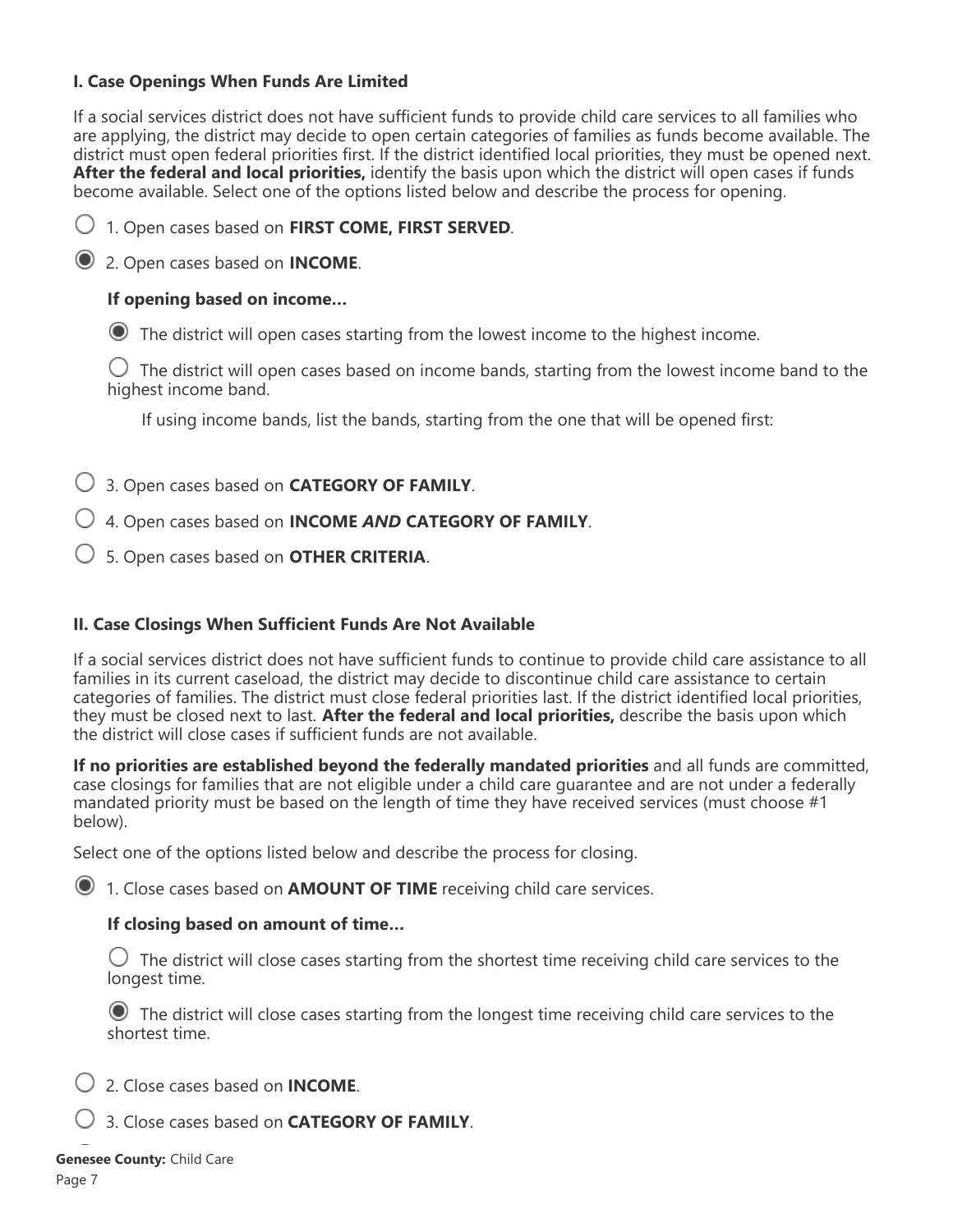4. Close cases based on **INCOME** *AND* **CATEGORY OF FAMILY**.

5. Close cases based on **OTHER CRITERIA**.

# **III. Waiting List**

The district will establish a waiting list when there are not sufficient funds to open all eligible cases.

 $\bigcirc$  No

Yes

# Appendix M #3: Fraud and Abuse Control Activities and Inspections

# **I. Fraud and Abuse Control Activities**

1. Describe below the criteria the district will use to determine which child care subsidy applications suggest a higher than acceptable risk for fraudulent or erroneous child care subsidy payments in addition to procedures for referring such applications to the district's front-end detection system.

- 1. Working off the books
- 2. No absent parent information or information is inconsistent with application
- 3. Application is inconsistent with prior case information
- 4. Applicant is self-employed with inadequate business records to support financial assertions
- 5. Children under age six with no birth certificates available
- 6. Prior history of denial, case closing, or overpayment resulting from an investigation
- 7. Applicant cannot supply documentation to verify identity or identity is suspect
- 8. Applicant is unsure of own address
- 9. P.O. Box used as a mailing address without a reasonable explanation
- 10. Unreasonable distance between home, provider and employment (more than 40 miles)
- 11. Landlord does not verify HH composition or provides information inconsistent with application

2. Describe the sampling methodology used to determine which cases will require verification of an applicant's or recipient's continued need for child care, including, as applicable, verification of participation in employment, education, or other required activities.

*The district cannot use criteria such as the age of provider, the gender of provider, a post office box address, or evidence that the child lives in the same residence as the provider as indicators in drawing the sample.*

Non-TA daycare will be reviewed by random sampling on a monthly basis. This averages approximately 3 cases/month and the review will include the 3 previous months billing. The random sample will be obtained by using the monthly reports received by the Accounting Department.

3. Describe the sampling methodology used to determine which providers of subsidized child care services will be reviewed for the purpose of comparing the child care provider's attendance forms for children

**Genesee County:** Child Care

Page 8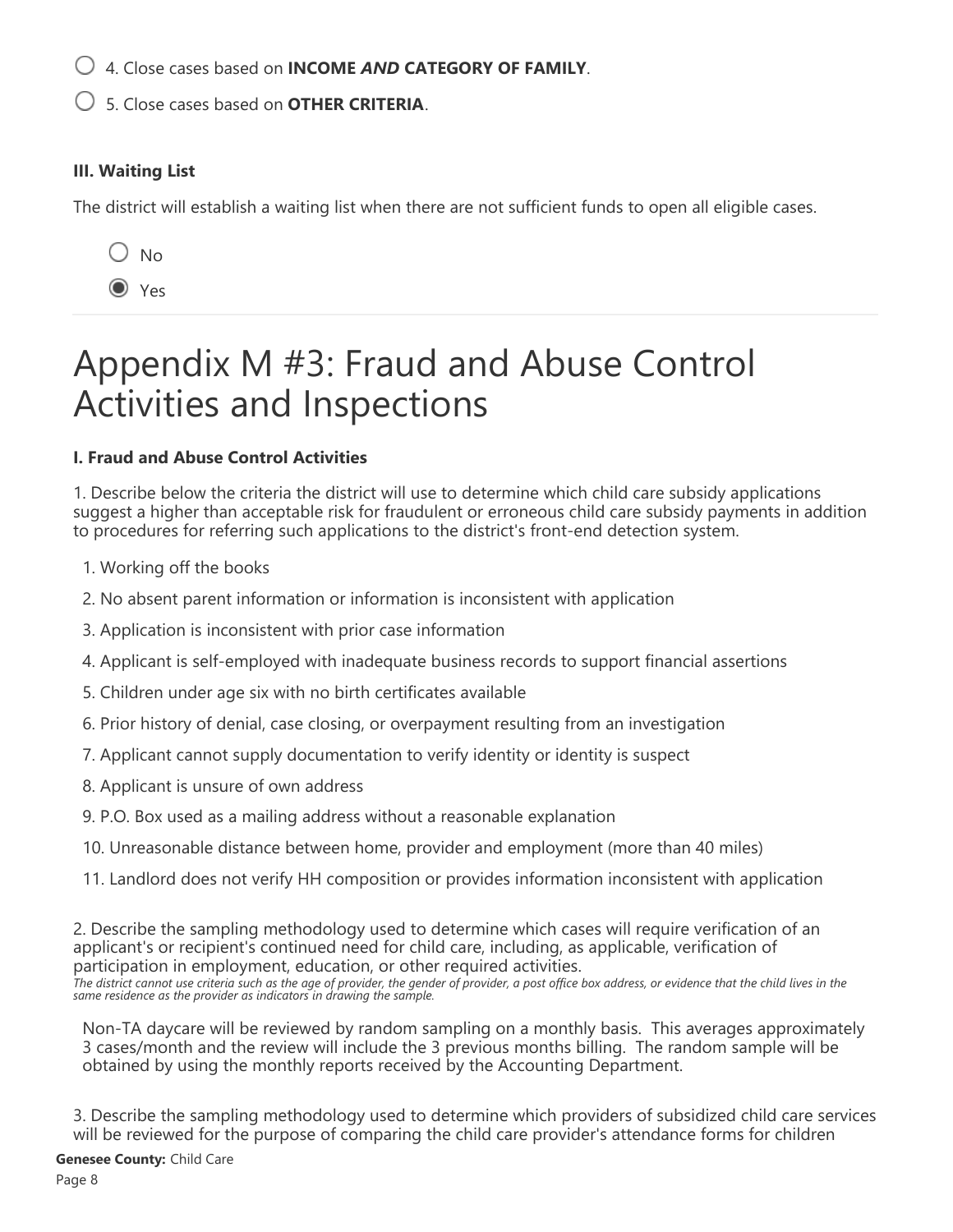receiving subsidized child care services with any Child and Adult Care Food Program inspection forms to verify that child care was actually provided on the days listed on the attendance forms.

Child Care providers of subsidized services that participate in the CACFP will be reviewed by random sampling. 10% of these providers will be reviewed on a yearly basis. The review will include the two previous months billing. The sampling will be obtained by random selection of one provider from the list.

#### **II. Inspections of Child Care Provider Records and Premises**

The district may choose to make announced or unannounced inspections of the records and premises of any provider/program that provides child care for subsidized children to determine if the child care provider is in compliance with applicable laws and regulations and any additional requirements imposed on such a provider by the social services district per 18 NYCRR §415.4(h)(3).

The district has the right to make inspections *prior to subsidized children receiving care* of any child care provider, including care in a home, to determine whether the child care provider is in compliance with applicable laws and regulations and any additional requirements imposed on such a provider by the district.

The district must report violations of regulations as follows:

- 1. Violations by a licensed or registered child care provider must be reported to the applicable Office of Children and Families (OCFS) Regional Office.
- 2. Violations by an enrolled or enrolling legally-exempt child care provider must be reported to the applicable Enrollment Agency.

#### **Does the district choose to make inspections of such child care providers/programs?**

|  | v.<br>۰. |
|--|----------|
|--|----------|

 $\bigcirc$  Yes. Provide the details of your inspections plan below.

#### **The following** *types* **of subsidized child care providers/programs are subject to this requirement:**

# **Legally-Exempt Child Care**

 $\Box$  In-Home

- Family Child Care
- $\Box$  Group programs not operating under the auspices of another government agency
- $\Box$  Group programs operating under the auspices of another government agency

#### **Licensed or Registered Child Care**

- $\Box$  Family Day Care
- $\Box$  Registered School-Age Child Care



- Day Care Centers
- Small Day Care Centers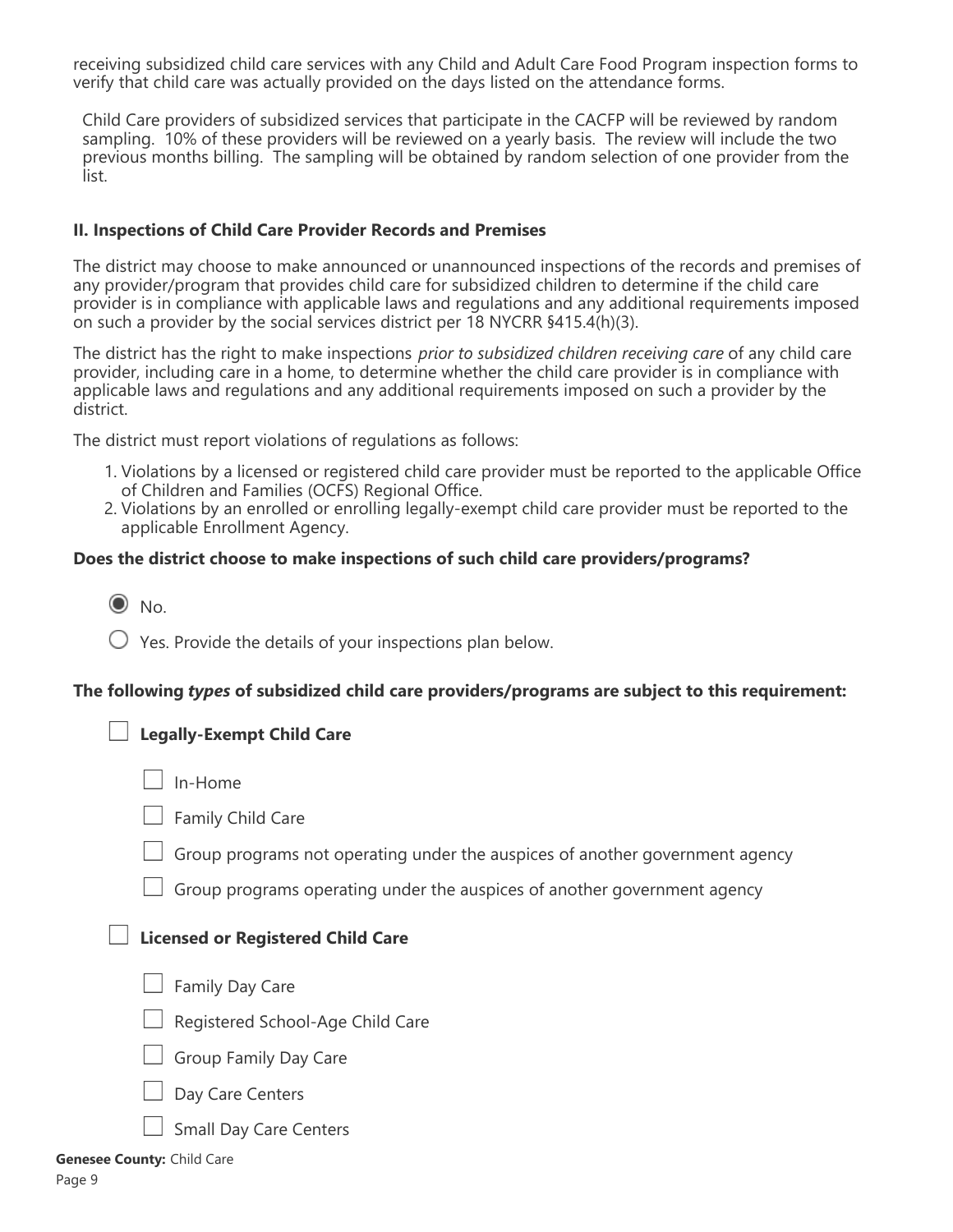# Appendix N: District Options

Districts have some flexibility to administer their child care subsidy programs to meet local needs. Districts must complete Question I below. Note that all districts must complete the differential payment rate table in Appendix T.

# **I. The district selects:**

|  |  |  | $\bigcirc$ None of the options below |  |
|--|--|--|--------------------------------------|--|
|--|--|--|--------------------------------------|--|

One or more of the options below

### **II. Districts must check the options that will be included in the district's county plan and complete the appropriate appendix for any option checked below.**

1. The district has chosen to establish funding set-asides for NYSCCBG (complete Appendix O).

|  |              |  |  |  |  | 2. The district has chosen to use Title XX funds for the provision of child care services (complete |  |
|--|--------------|--|--|--|--|-----------------------------------------------------------------------------------------------------|--|
|  | Appendix P). |  |  |  |  |                                                                                                     |  |

|              |  |  |  |  |  | $\Box$ 3. The district has chosen to establish additional local standards for child care providers (complete |
|--------------|--|--|--|--|--|--------------------------------------------------------------------------------------------------------------|
| Appendix Q). |  |  |  |  |  |                                                                                                              |

|  |              |  | 4. The district has chosen to make payments to child care providers for absences (complete |  |  |  |
|--|--------------|--|--------------------------------------------------------------------------------------------|--|--|--|
|  | Appendix R). |  |                                                                                            |  |  |  |

 5. The district has chosen to make payments to child care providers for program closures (complete Appendix S).

|  | $\Box$ 6. The district has chosen to pay for transportation to and from a child care provider (complete |  |  |  |  |  |  |
|--|---------------------------------------------------------------------------------------------------------|--|--|--|--|--|--|
|  | Appendix T).                                                                                            |  |  |  |  |  |  |

|  |  |  | $\Box$ 7. The district has chosen to pay a differential rate for licensed or registered child care providers that |  |  |  |  |
|--|--|--|-------------------------------------------------------------------------------------------------------------------|--|--|--|--|
|  |  |  | have been accredited by a nationally recognized child care organization (complete Appendix T).                    |  |  |  |  |

|  |  |  |  |  |  |  |                                                                             | $\Box$ 8. The district has chosen to pay a differential rate above the required 5% minimum differential rate |  |  |
|--|--|--|--|--|--|--|-----------------------------------------------------------------------------|--------------------------------------------------------------------------------------------------------------|--|--|
|  |  |  |  |  |  |  | for child care services during non-traditional hours (complete Appendix T). |                                                                                                              |  |  |

|  |  |  |  |  | $\Box$ 9. The district has chosen to pay a differential rate for child care providers caring for children |  |  |  |
|--|--|--|--|--|-----------------------------------------------------------------------------------------------------------|--|--|--|
|  |  |  |  |  | experiencing homelessness above the required minimum differential rate (complete Appendix T).             |  |  |  |

|  | $\Box$ 10. The district has chosen to pay a differential rate in excess of the 25% maximum differential rate for |
|--|------------------------------------------------------------------------------------------------------------------|
|  | child care providers that qualify for multiple differential rates to allow sufficient access to child care       |
|  | providers or services within the district (complete Appendix T).                                                 |

|  |  |                                                                       |  | $\Box$ 11. The district has chosen to pay up to 75% of the enhanced market rate for legally-exempt family |  |  |
|--|--|-----------------------------------------------------------------------|--|-----------------------------------------------------------------------------------------------------------|--|--|
|  |  |                                                                       |  | and in-home child care providers who have completed 10 hours of training, which has been verified by      |  |  |
|  |  | the Legally-Exempt Caregiver Enrollment Agency (complete Appendix T). |  |                                                                                                           |  |  |

| $\Box$ 12. The district has chosen to pay an enhanced market rate for eligible legally-exempt group child |  |  |  |  |  |
|-----------------------------------------------------------------------------------------------------------|--|--|--|--|--|
| care programs that meet required health and/or training requirements (complete Appendix T).               |  |  |  |  |  |

|  | $\Box$ 13. The district has chosen to pay for child care services while a caretaker who works the second or |
|--|-------------------------------------------------------------------------------------------------------------|
|  | third shift sleeps (complete Appendix T).                                                                   |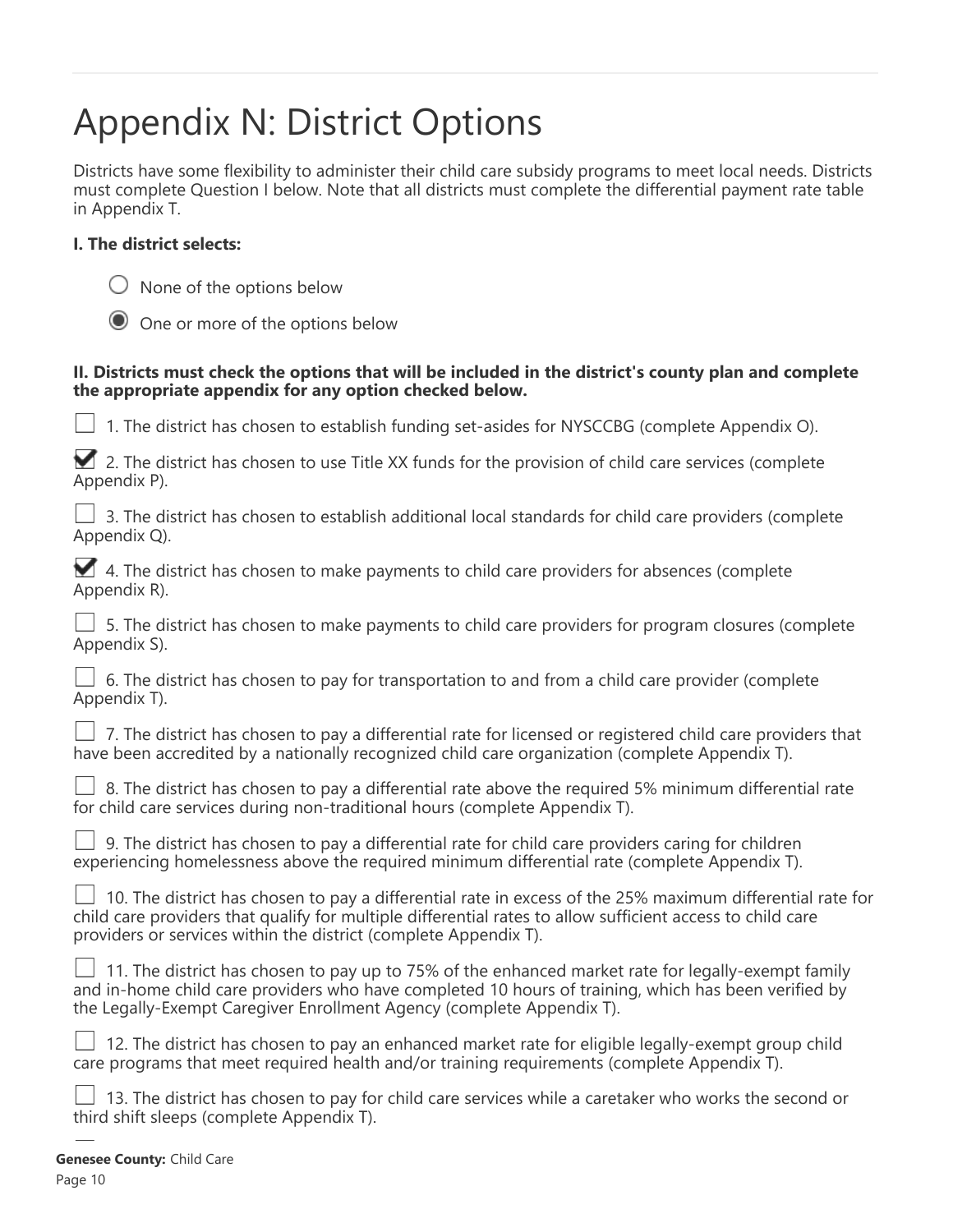$\Box$  14. The district has chosen to make payments to child care providers who provide child care services exceeding 24 consecutive hours (complete Appendix U).

15. The district has chosen to include 18-, 19- or 20-year-olds in the Child Care Services Unit (complete Appendix U).

 16. The district requests a waiver from one or more regulatory provisions. Waivers are limited to those regulatory standards that are not specifically included in law (complete Appendix U).

17. The district has chosen to pay for breaks in activity for low income families (non-public assistance families) (complete Appendix U).

 18. The district has chosen to use local equivalent(s) of OCFS required form(s). Prior to using a local equivalent form the district must obtain OCFS, Division of Child Care Services (DCCS) written approval. **Any previous approvals for local equivalent forms will not be carried forward into this county plan. Therefore, any local equivalent forms a district wishes to establish or renew must be included in this plan and will be subject to review and approval by OCFS.**

List below the names and upload copies of the local equivalent form(s) that the district would like to use.

 $\Box$  19. The district elects to use the OCFS-6025, Application for Child Care Assistance. The local district may add the district name and contact information to the form.

# Appendix O: Funding Set-Asides

I. Total NYSCCBG Block Grant Amount, Including Local Funds

| <b>Category</b>                    | <b>Amount</b> |
|------------------------------------|---------------|
|                                    |               |
|                                    |               |
|                                    |               |
|                                    |               |
|                                    |               |
| <b>Total Set-Asides (NYSCCBG):</b> |               |

Describe the rationale behind specific set-aside amounts from the NYSCCBG (e.g., estimated number of children) for each category.

Category: **Genesee County:** Child Care Page 11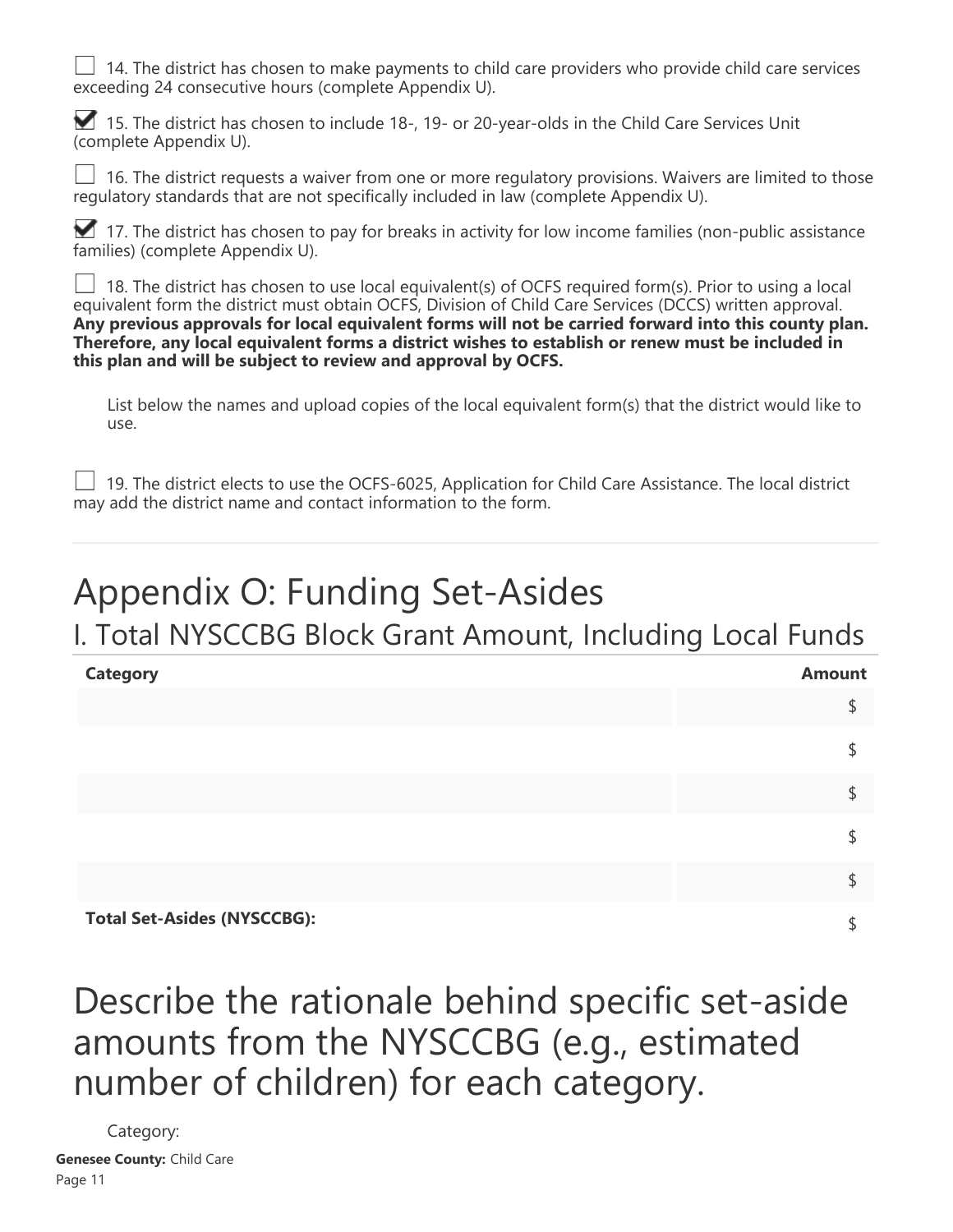Description:

Category:

Description:

Category:

Description:

Category:

Description:

II. The following amounts are set aside for specific priorities from the Title XX block grant:

| <b>Category</b>                     | <b>Amount</b> |
|-------------------------------------|---------------|
|                                     |               |
|                                     |               |
|                                     |               |
| <b>Total Set-Asides (Title XX):</b> |               |

Describe the rationale behind specific amounts set aside from the Title XX block grant (e.g., estimated number of children) for each category.

Category:

Description:

Category:

Description: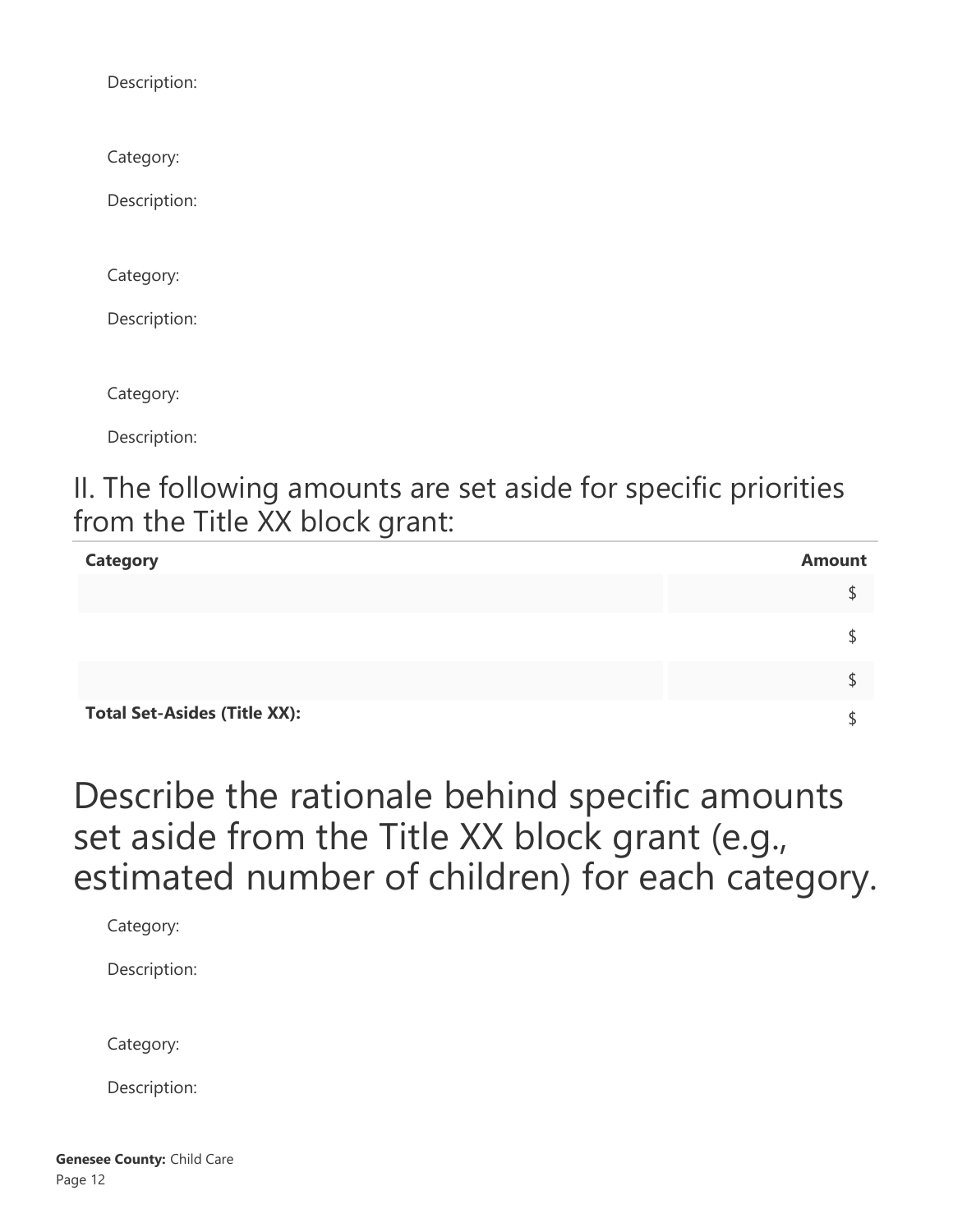Category:

Description:

# Appendix P: Title XX Child Care

1. Enter the projected total of Title XX expenditures for the plan's duration: **\$**

Indicate the financial eligibility limits (percentage of State Income Standard) your district will apply based on family size. Maximum reimbursable limits are 275% for a family of one or two, 255% for a family of three, and 225% for a family of four or more. Districts that are utilizing Title XX funds only for child protective and/or preventive child care services must not enter financial eligibility limits as these services are offered without regard to income.

| <b>Family Size</b>  | <b>Eligibility Limit</b> |
|---------------------|--------------------------|
| <b>Two People</b>   | %                        |
| <b>Three People</b> | %                        |
| <b>Four People</b>  | $\%$                     |

### **2. Programmatic Eligibility for Income Eligible Families (check all that apply)**

- Employment Seeking employment Homelessness  $\Box$  Education / training  $\Box$  Illness / incapacity  $\Box$  Domestic violence
	- Emergency situation of short duration
	- Participating in an approved substance abuse treatment program

# **3. Does the district apply any limitations to the programmatic eligibility criteria?**

- O Yes
- $\bigcirc$  No

If yes, describe eligibility criteria:

# **4. Does the district prioritize certain eligible families for Title XX funding?**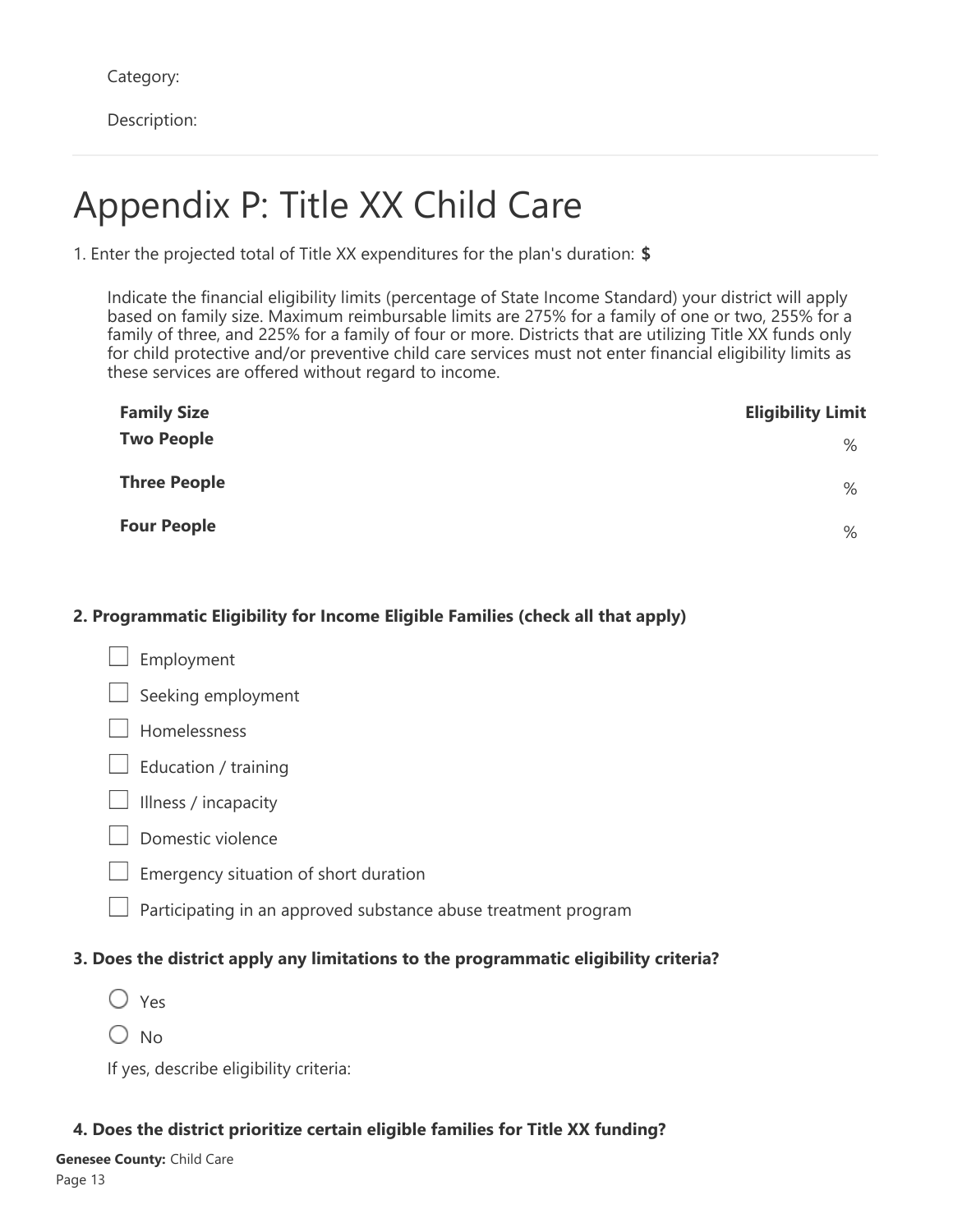∩ Yes

 $O$  No

If yes, describe which families will receive priority:

**5. Does the district use Title XX funds for child care for open child protective services cases?**

- $\odot$  Yes
- $O$  No

**6. Does the district use Title XX funds for child care for open child preventive services cases?**

- O Yes
- $\bigcirc$  No

# Appendix Q: Additional Local Standards for Child Care Providers

The district may propose local standards in addition to the State standards for legally-exempt providers who will receive child care subsidies issued by the district. This appendix must be completed for **each** additional local standard that the district wants to implement.

The district must coordinate with the local Enrollment Agency, including, but not limited to:

- Informing the Enrollment Agency of the intent to request an additional standard.
- Developing the stepwise process referenced in Question 5.
- Ensuring that no significant burden of work shall be incurred by the Enrollment Agency as a result of the additional local standard, unless such work is addressed in a separate contract or a formal agreement is in place, which are referenced in Question 3.
- Sharing any consent/release form that may be required.
- Keeping the Enrollment Agency informed of the approval status.

# **1. Select the additional local standard that will be required of child care providers/programs.**

 $\bigcirc$  Verification, using the district's local records, that the provider has given the caretaker complete and accurate information regarding any report of child abuse or maltreatment in which he or she is named as an indicated subject

 $\bigcirc$  Local criminal background check

 $\bigcup$  Require providers caring for subsidized children for 30 or more hours a week participate in the Child and Adult Care Food Program (CACFP).

*Note that districts are required to notify the Enrollment Agency, using the OCFS-2114, District Notification to Legally-Exempt Caregiver Enrollment Agency, of all providers on the referral list for whom the requirement is "not applicable."*

Site visits by the district

 $\bigcup$  Other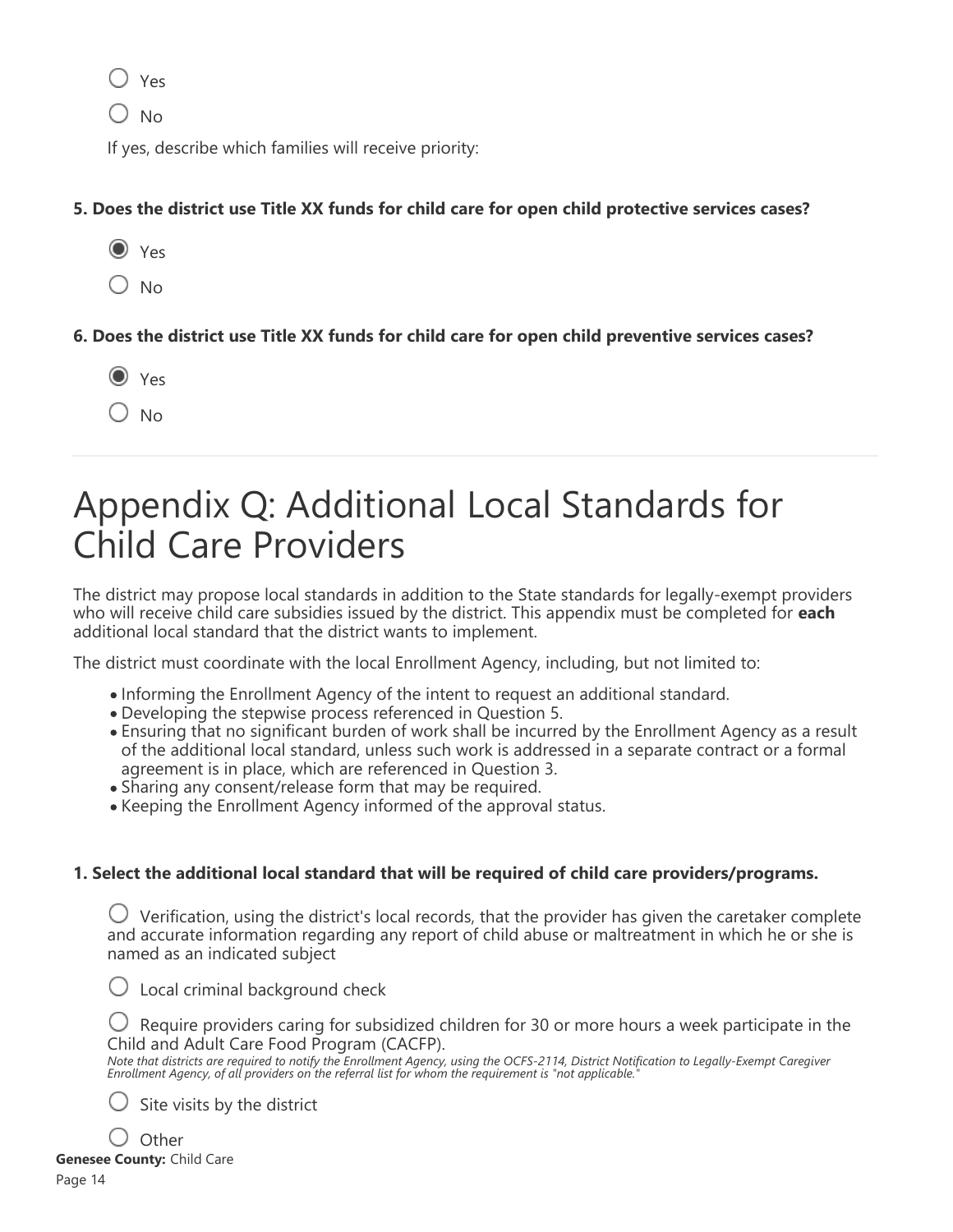#### **2. Check below the type of child care program to which the additional local standard will apply and indicate the roles of the persons to whom it will apply in cases where the standard is person-specific.**

| Legally-exempt family child care program                                                                       |
|----------------------------------------------------------------------------------------------------------------|
| Provider                                                                                                       |
| Provider's employee                                                                                            |
| Provider's volunteer                                                                                           |
| Provider's household member age 18 or older                                                                    |
| Legally-exempt in-home child care program                                                                      |
| Provider                                                                                                       |
| Provider's employee                                                                                            |
| Provider's volunteer                                                                                           |
| Legally-exempt group provider / program not operating under the auspices of another<br>government agency       |
| Provider / director                                                                                            |
| Provider's employee                                                                                            |
| Provider's volunteer                                                                                           |
| Legally-exempt group provider / program operating under the auspices of another government<br>or tribal agency |
| Provider / director                                                                                            |
| Provider's employee                                                                                            |
| Provider's volunteer                                                                                           |

**2a. Exceptions: There may be instances when the district may be unable to enact the additional standard, such as, the applicable person may reside outside of the district's jurisdiction, or the site of care may not be located within the district. In such cases, the district may create an exception to the applicability stated above.**

*Note: The Child Care Facility System cannot track such exceptions and, therefore, the district remains responsible for notifying the applicable Enrollment Agency, using the OCFS-2114, District Notification to Legally-Exempt Caregiver Enrollment Agency, that an additional standard is "not applicable" to the specific provider/person named on the referral list.*

**Place a check mark below to show any exception to the applicability of this Local Additional Standard to programs or roles previously identified.**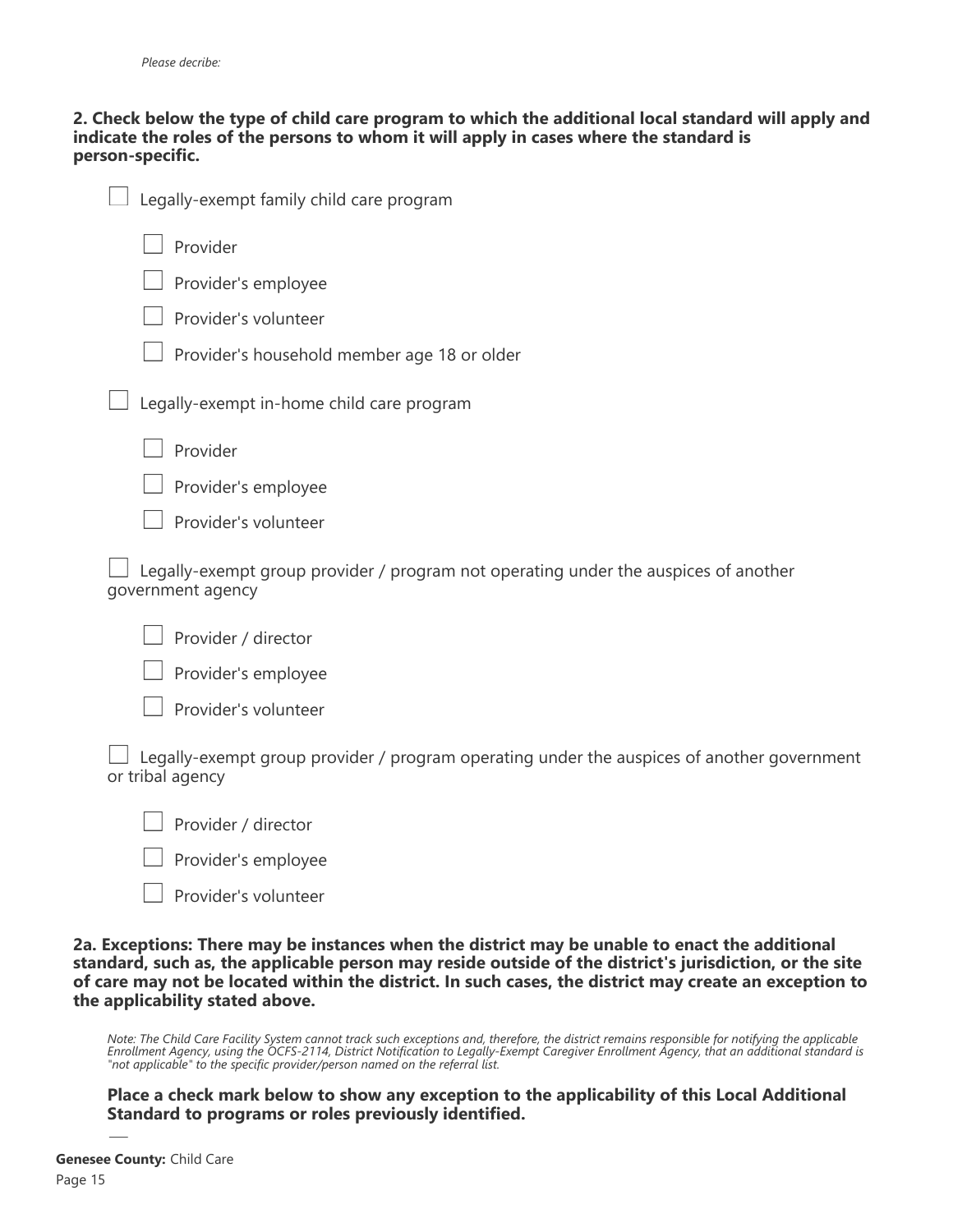a. The district will not apply this additional local standard when the applicable person **resides** outside of the subsidy-paying district.

 b. The district will not apply this additional local standard when the **program's site of care is located outside** of the subsidy-paying district.

 c. The district will not apply this additional local standard when **the informal provider is younger than 18 years** of age.

**3. Districts are responsible for implementation of the additional local standard unless they have a formal agreement or contract with another organization. Check the organization that will be responsible for the implementation of the additional local standard.**



 $\bigcup$  Local social services staff *Provide the name of the unit and contact person:*

 $\bigcirc$  Contracted agency (must correspond to Appendix K, Question 3b) *Provide the name of the agency and contact person:*

*Note: Costs associated with the additional local standard cannot be passed on to the provider.*

#### **4. Are there any fees or other costs associated with the additional local standard?**

 $\bigcirc$  Yes

 $\bigcirc$  No.

*Note: Costs associated with the additional local standard cannot be passed on to the provider.*

**5. Describe, in chronological order, the steps for conducting the additional local standard. Include how the district will retrieve referrals from CCFS, communicate with providers and other applicable persons, determine compliance with the additional local standard, inform the Enrollment Agency whether the additional local standard has been "met," "not met" or is "not applicable" and monitor its timeliness. Include all agencies involved and their roles. Note that the district's procedures must be in accordance with 12-OCFS-LCM-01.**

#### **6. Indicate how frequently the additional local standard will be applied. Answer both questions.**

#### **1. The Standard will be applied:**



 $\Box$  At initial enrollment and re-opening

At each re-enrollment

#### **2. The district will assess compliance with the additional local standard:**

*During the enrollment review period,* and the district will notify the Enrollment Agency of the results within 25 days from the E-Notice referral date.

*During the 12-month enrollment period,* and the district will notify the Enrollment Agency of the results promptly. Note that this option is always applicable to an additional local standard requiring participation in CACFP.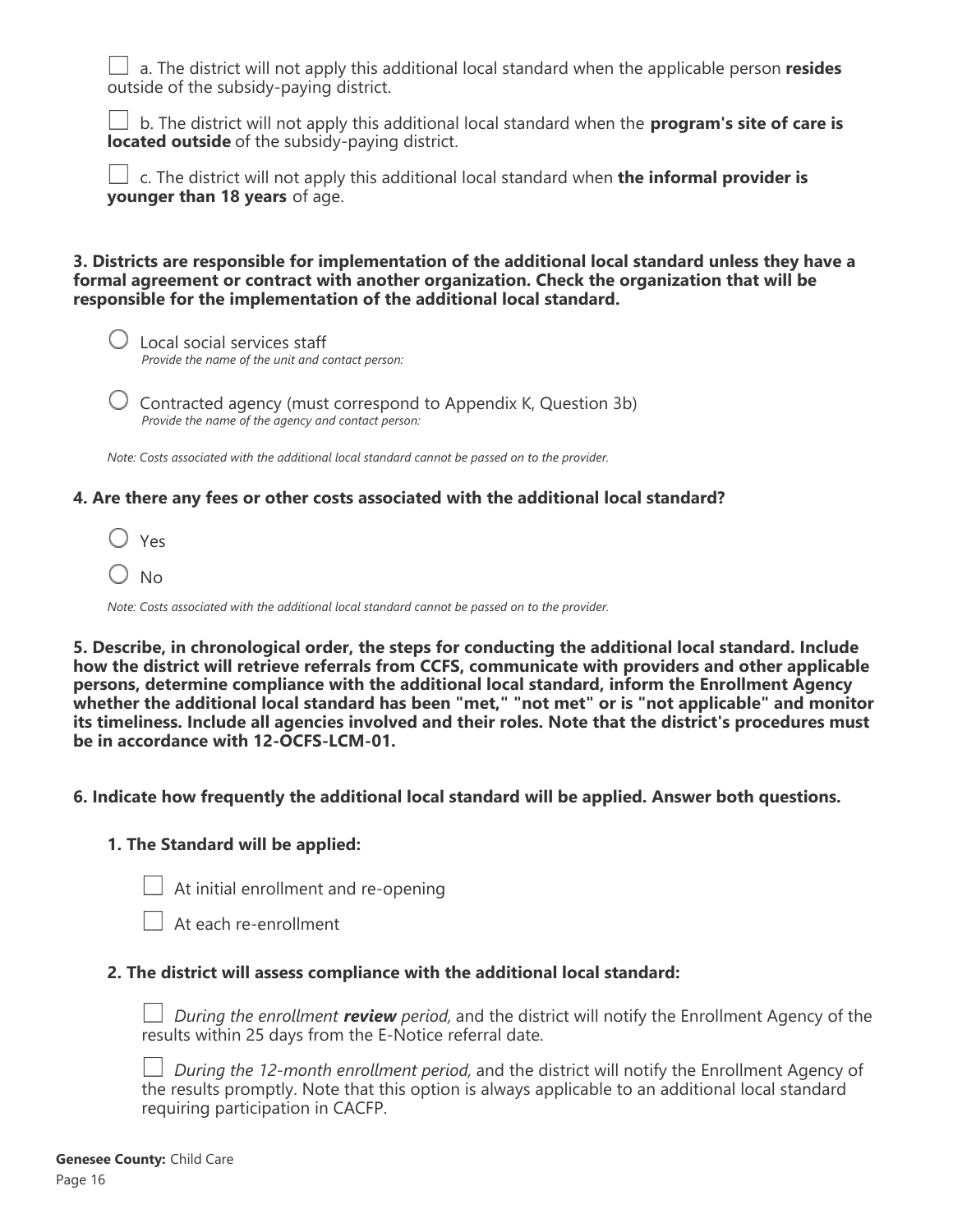The district may propose local standards in addition to the State standards for legally-exempt providers who will receive child care subsidies issued by the district. This appendix must be completed for **each** additional local standard that the district wants to implement.

The district must coordinate with the local Enrollment Agency, including, but not limited to:

- Informing the Enrollment Agency of the intent to request an additional standard.
- Developing the stepwise process referenced in Question 5.
- Ensuring that no significant burden of work shall be incurred by the Enrollment Agency as a result of the additional local standard, unless such work is addressed in a separate contract or a formal agreement is in place, which are referenced in Question 3.
- Sharing any consent/release form that may be required.
- Keeping the Enrollment Agency informed of the approval status.

#### **1. Select the additional local standard that will be required of child care providers/programs.**

 $\bigcirc$  Verification, using the district's local records, that the provider has given the caretaker complete and accurate information regarding any report of child abuse or maltreatment in which he or she is named as an indicated subject

 $\bigcup$  Local criminal background check

 $\bigcirc$  Require providers caring for subsidized children for 30 or more hours a week participate in the Child and Adult Care Food Program (CACFP).

*Note that districts are required to notify the Enrollment Agency, using the OCFS-2114, District Notification to Legally-Exempt Caregiver Enrollment Agency, of all providers on the referral list for whom the requirement is "not applicable."*

 $\bigcirc$  Site visits by the district

**Other** *Please decribe:*

#### **2. Check below the type of child care program to which the additional local standard will apply and indicate the roles of the persons to whom it will apply in cases where the standard is person-specific.**

|  | Legally-exer |  |  |
|--|--------------|--|--|
|  |              |  |  |

npt family child care program

 $\Box$  Provider

 $\Box$  Provider's employee



Provider's household member age 18 or older

Legally-exempt in-home child care program

Provider

Provider's employee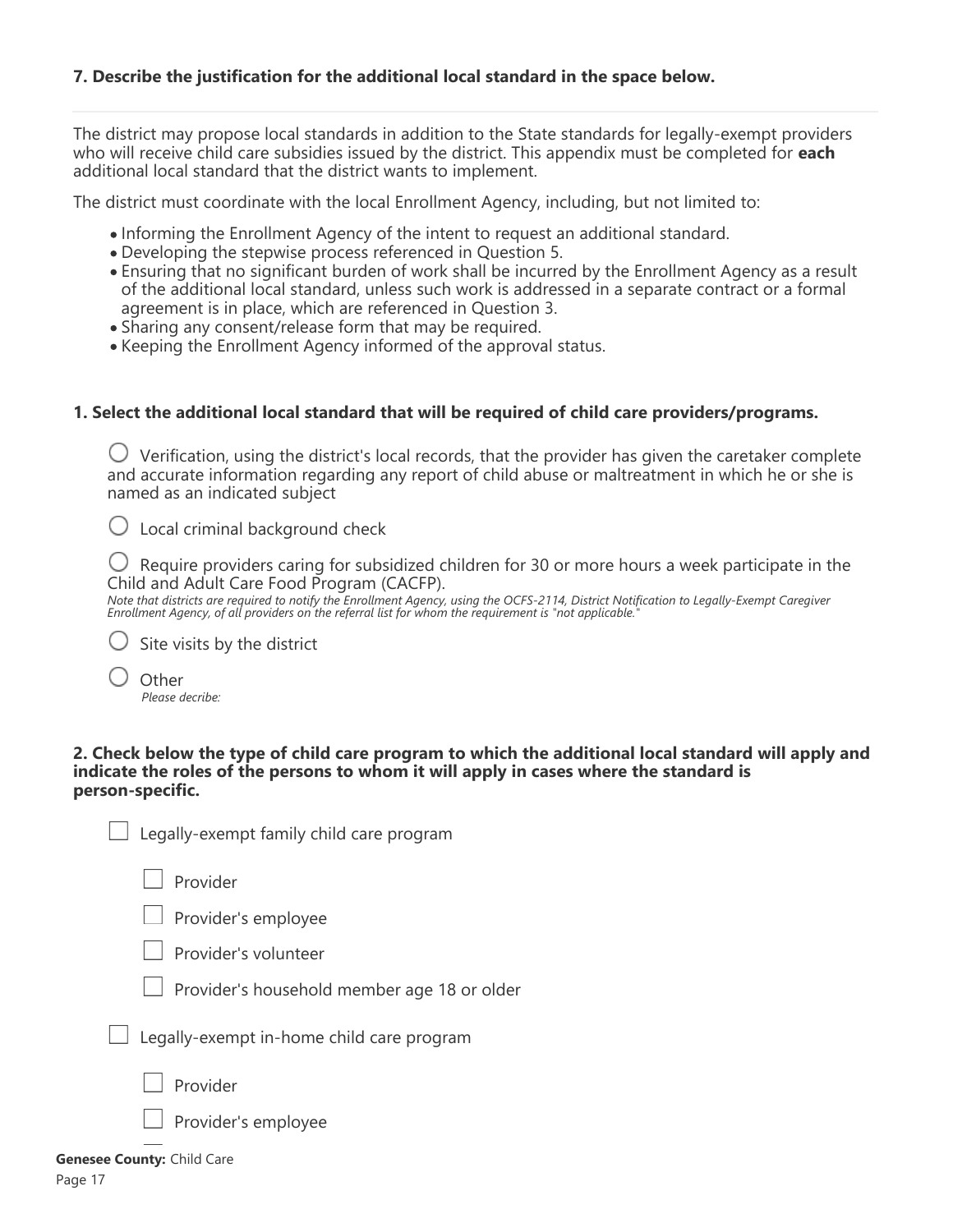Provider's volunteer

 Legally-exempt group provider / program not operating under the auspices of another government agency

Provider / director

Provider's employee

Provider's volunteer

 Legally-exempt group provider / program operating under the auspices of another government or tribal agency

Provider / director

Provider's employee

Provider's volunteer

**2a. Exceptions: There may be instances when the district may be unable to enact the additional standard, such as, the applicable person may reside outside of the district's jurisdiction, or the site of care may not be located within the district. In such cases, the district may create an exception to the applicability stated above.**

*Note: The Child Care Facility System cannot track such exceptions and, therefore, the district remains responsible for notifying the applicable Enrollment Agency, using the OCFS-2114, District Notification to Legally-Exempt Caregiver Enrollment Agency, that an additional standard is "not applicable" to the specific provider/person named on the referral list.*

**Place a check mark below to show any exception to the applicability of this Local Additional Standard to programs or roles previously identified.**

 a. The district will not apply this additional local standard when the applicable person **resides** outside of the subsidy-paying district.

 b. The district will not apply this additional local standard when the **program's site of care is located outside** of the subsidy-paying district.

 c. The district will not apply this additional local standard when **the informal provider is younger than 18 years** of age.

**3. Districts are responsible for implementation of the additional local standard unless they have a formal agreement or contract with another organization. Check the organization that will be responsible for the implementation of the additional local standard.**

 $\bigcirc$  Local social services staff *Provide the name of the unit and contact person:*

 $\bigcirc$  Contracted agency (must correspond to Appendix K, Question 3b) *Provide the name of the agency and contact person:*

*Note: Costs associated with the additional local standard cannot be passed on to the provider.*

#### **4. Are there any fees or other costs associated with the additional local standard?**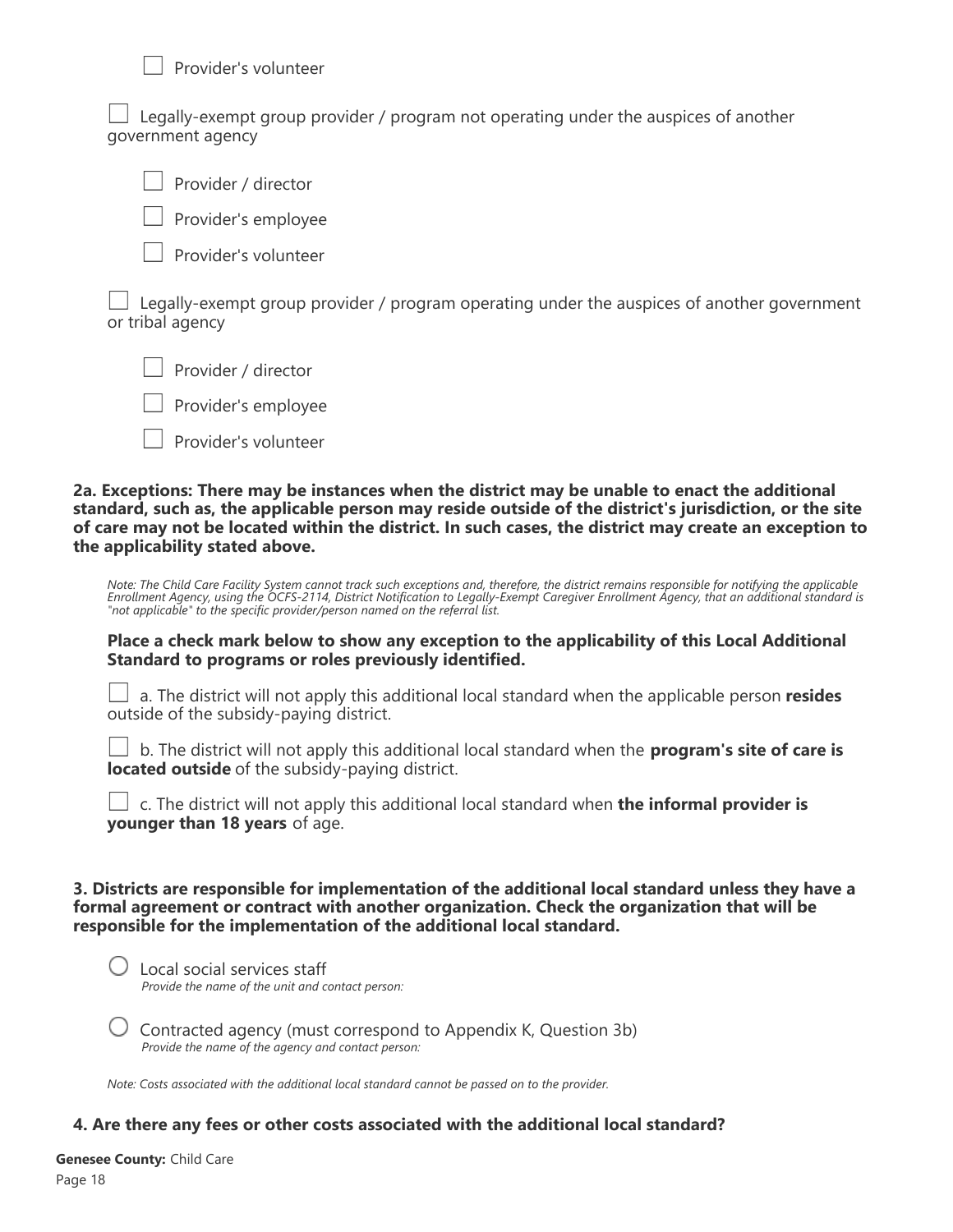$\bigcirc$  Yes

 $\bigcirc$  No

*Note: Costs associated with the additional local standard cannot be passed on to the provider.*

**5. Describe, in chronological order, the steps for conducting the additional local standard. Include how the district will retrieve referrals from CCFS, communicate with providers and other applicable persons, determine compliance with the additional local standard, inform the Enrollment Agency whether the additional local standard has been "met," "not met" or is "not applicable" and monitor its timeliness. Include all agencies involved and their roles. Note that the district's procedures must be in accordance with 12-OCFS-LCM-01.**

#### **6. Indicate how frequently the additional local standard will be applied. Answer both questions.**

#### **1. The Standard will be applied:**



 $\Box$  At initial enrollment and re-opening

At each re-enrollment

#### **2. The district will assess compliance with the additional local standard:**

*During the enrollment review period,* and the district will notify the Enrollment Agency of the results within 25 days from the E-Notice referral date.

*During the 12-month enrollment period,* and the district will notify the Enrollment Agency of the results promptly. Note that this option is always applicable to an additional local standard requiring participation in CACFP.

#### **7. Describe the justification for the additional local standard in the space below.**

The district may propose local standards in addition to the State standards for legally-exempt providers who will receive child care subsidies issued by the district. This appendix must be completed for **each** additional local standard that the district wants to implement.

The district must coordinate with the local Enrollment Agency, including, but not limited to:

- Informing the Enrollment Agency of the intent to request an additional standard.
- Developing the stepwise process referenced in Question 5.
- Ensuring that no significant burden of work shall be incurred by the Enrollment Agency as a result of the additional local standard, unless such work is addressed in a separate contract or a formal agreement is in place, which are referenced in Question 3.
- Sharing any consent/release form that may be required.
- Keeping the Enrollment Agency informed of the approval status.

#### **1. Select the additional local standard that will be required of child care providers/programs.**

 $\bigcirc$  Verification, using the district's local records, that the provider has given the caretaker complete and accurate information regarding any report of child abuse or maltreatment in which he or she is named as an indicated subject

**Genesee County:** Child Care

Page 19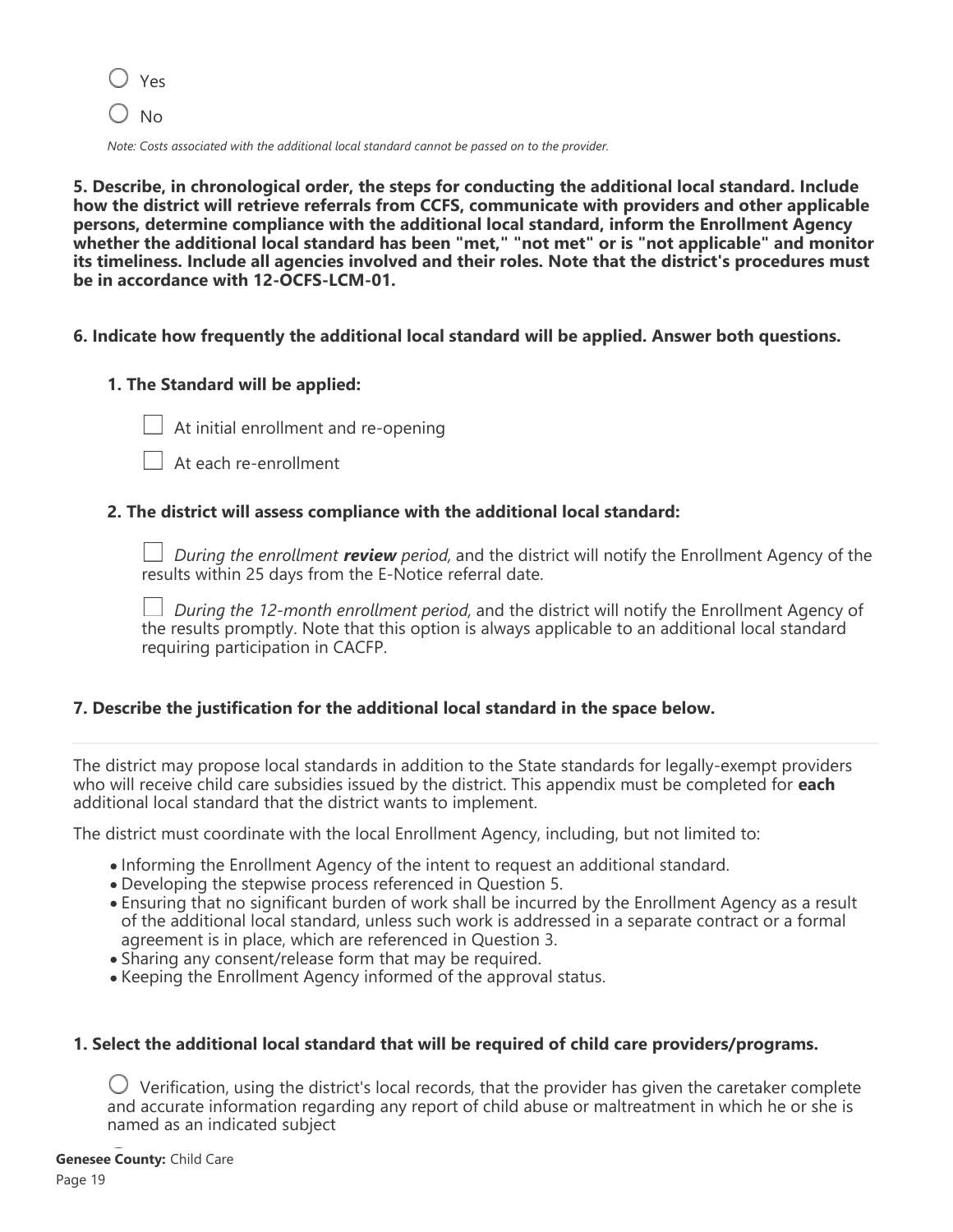$\bigcirc$  Local criminal background check

 $\bigcirc$  Require providers caring for subsidized children for 30 or more hours a week participate in the Child and Adult Care Food Program (CACFP).

*Note that districts are required to notify the Enrollment Agency, using the OCFS-2114, District Notification to Legally-Exempt Caregiver Enrollment Agency, of all providers on the referral list for whom the requirement is "not applicable."*

|  |  | $\bigcirc$ Site visits by the district |
|--|--|----------------------------------------|
|  |  |                                        |

 $\bigcup$  Other *Please decribe:*

**2. Check below the type of child care program to which the additional local standard will apply and indicate the roles of the persons to whom it will apply in cases where the standard is person-specific.**

| Legally-exempt family child care program                                                                 |
|----------------------------------------------------------------------------------------------------------|
| Provider                                                                                                 |
| Provider's employee                                                                                      |
| Provider's volunteer                                                                                     |
| Provider's household member age 18 or older                                                              |
| Legally-exempt in-home child care program                                                                |
| Provider                                                                                                 |
| Provider's employee                                                                                      |
| Provider's volunteer                                                                                     |
| Legally-exempt group provider / program not operating under the auspices of another<br>government agency |
| Provider / director                                                                                      |
|                                                                                                          |

 $\Box$  Provider's employee

Provider's volunteer

|  |                  |  |  |  | $\Box$ Legally-exempt group provider / program operating under the auspices of another government |  |  |  |
|--|------------------|--|--|--|---------------------------------------------------------------------------------------------------|--|--|--|
|  | or tribal agency |  |  |  |                                                                                                   |  |  |  |

Provider / director

 $\Box$  Provider's employee



**2a. Exceptions: There may be instances when the district may be unable to enact the additional standard, such as, the applicable person may reside outside of the district's jurisdiction, or the site**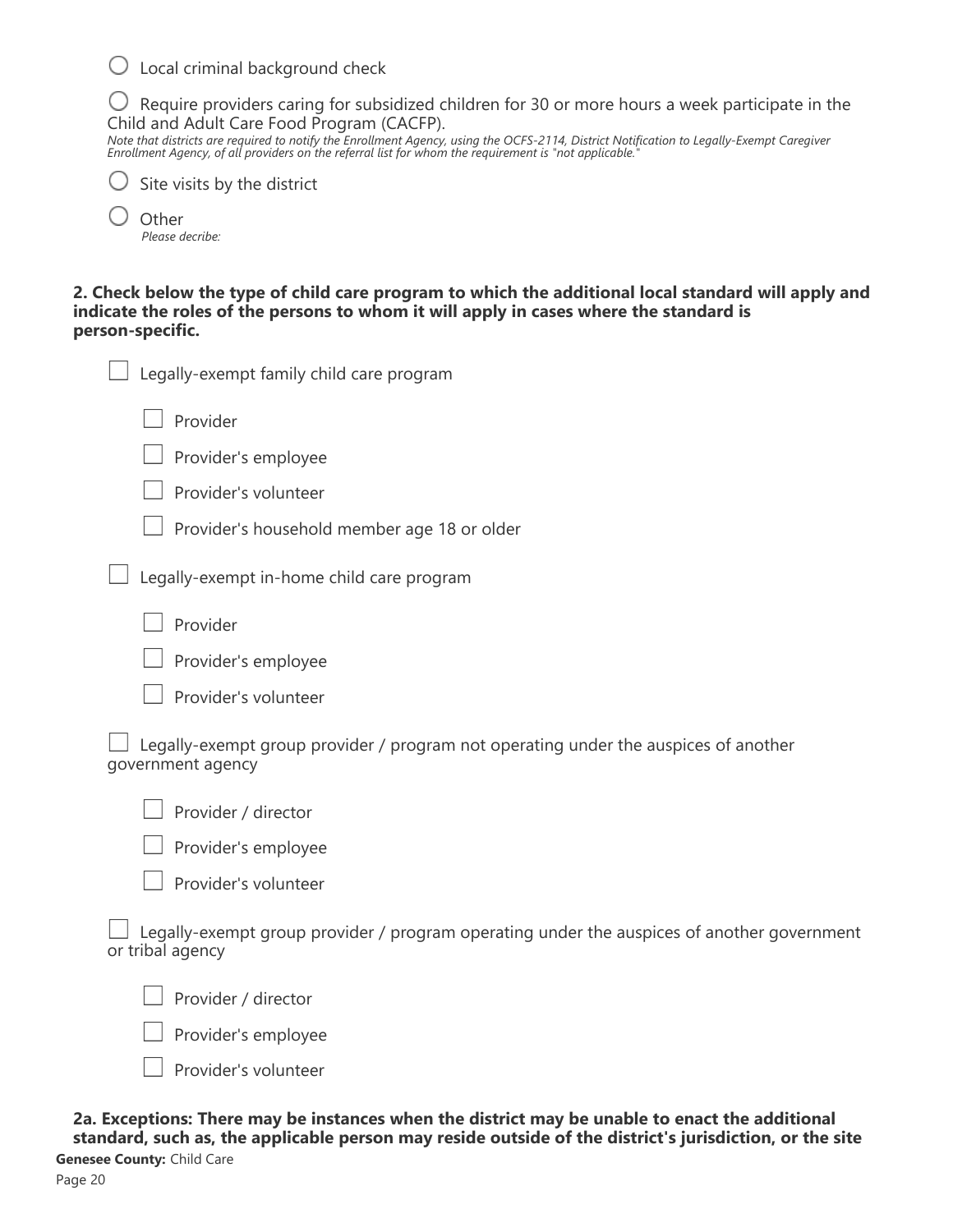**of care may not be located within the district. In such cases, the district may create an exception to the applicability stated above.**

*Note: The Child Care Facility System cannot track such exceptions and, therefore, the district remains responsible for notifying the applicable Enrollment Agency, using the OCFS-2114, District Notification to Legally-Exempt Caregiver Enrollment Agency, that an additional standard is "not applicable" to the specific provider/person named on the referral list.*

#### **Place a check mark below to show any exception to the applicability of this Local Additional Standard to programs or roles previously identified.**

 $\Box$  a. The district will not apply this additional local standard when the applicable person **resides** outside of the subsidy-paying district.

 b. The district will not apply this additional local standard when the **program's site of care is located outside** of the subsidy-paying district.

 c. The district will not apply this additional local standard when **the informal provider is younger than 18 years** of age.

#### **3. Districts are responsible for implementation of the additional local standard unless they have a formal agreement or contract with another organization. Check the organization that will be responsible for the implementation of the additional local standard.**

 Local social services staff *Provide the name of the unit and contact person:*

 $\bigcirc$  Contracted agency (must correspond to Appendix K, Question 3b) *Provide the name of the agency and contact person:*

*Note: Costs associated with the additional local standard cannot be passed on to the provider.*

#### **4. Are there any fees or other costs associated with the additional local standard?**

Yes

 $\bigcirc$  No

*Note: Costs associated with the additional local standard cannot be passed on to the provider.*

**5. Describe, in chronological order, the steps for conducting the additional local standard. Include how the district will retrieve referrals from CCFS, communicate with providers and other applicable persons, determine compliance with the additional local standard, inform the Enrollment Agency whether the additional local standard has been "met," "not met" or is "not applicable" and monitor its timeliness. Include all agencies involved and their roles. Note that the district's procedures must be in accordance with 12-OCFS-LCM-01.**

#### **6. Indicate how frequently the additional local standard will be applied. Answer both questions.**

#### **1. The Standard will be applied:**



At initial enrollment and re-opening

At each re-enrollment

#### **2. The district will assess compliance with the additional local standard:**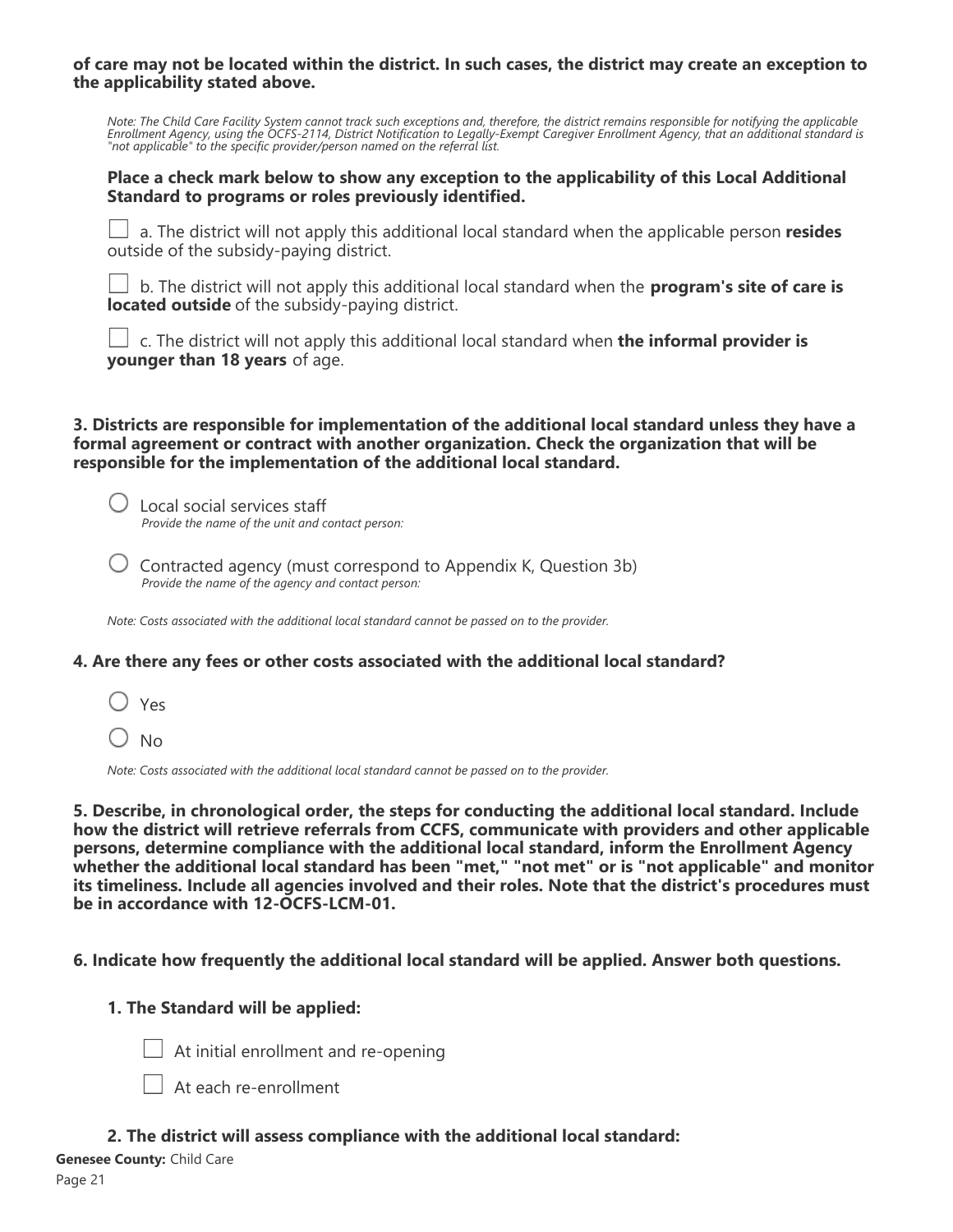*During the enrollment review period,* and the district will notify the Enrollment Agency of the results within 25 days from the E-Notice referral date.

*During the 12-month enrollment period,* and the district will notify the Enrollment Agency of the results promptly. Note that this option is always applicable to an additional local standard requiring participation in CACFP.

**7. Describe the justification for the additional local standard in the space below.**

# Appendix R: Payment to Child Care Providers for Absences

**1. The following providers are eligible for payment for absences (check all that are eligible):**



Group family day care

Family day care

 $\Box$  Legally-exempt group

School-age child care

**2. Our district will only pay for absences to providers with which the district has a contract or letter of intent.**

O Yes

 $\bigcirc$  No

# **3. Base Period:**

 $\bigcap$  3 months

 $\odot$  6 months

# **4. Number of absences allowed per child during base period:**

| <b>Period</b>                | <b>Routine</b><br><b>Limits</b><br>$#$ of days) | <b>Extenuating</b><br><b>Circumstances</b><br>$#$ of days) | <b>Total Number of Absences</b><br><b>Allowed</b><br>$#$ of days) |
|------------------------------|-------------------------------------------------|------------------------------------------------------------|-------------------------------------------------------------------|
| In a Month                   | 12                                              |                                                            | 12                                                                |
| <b>Base</b><br><b>Period</b> | 12                                              |                                                            | 12                                                                |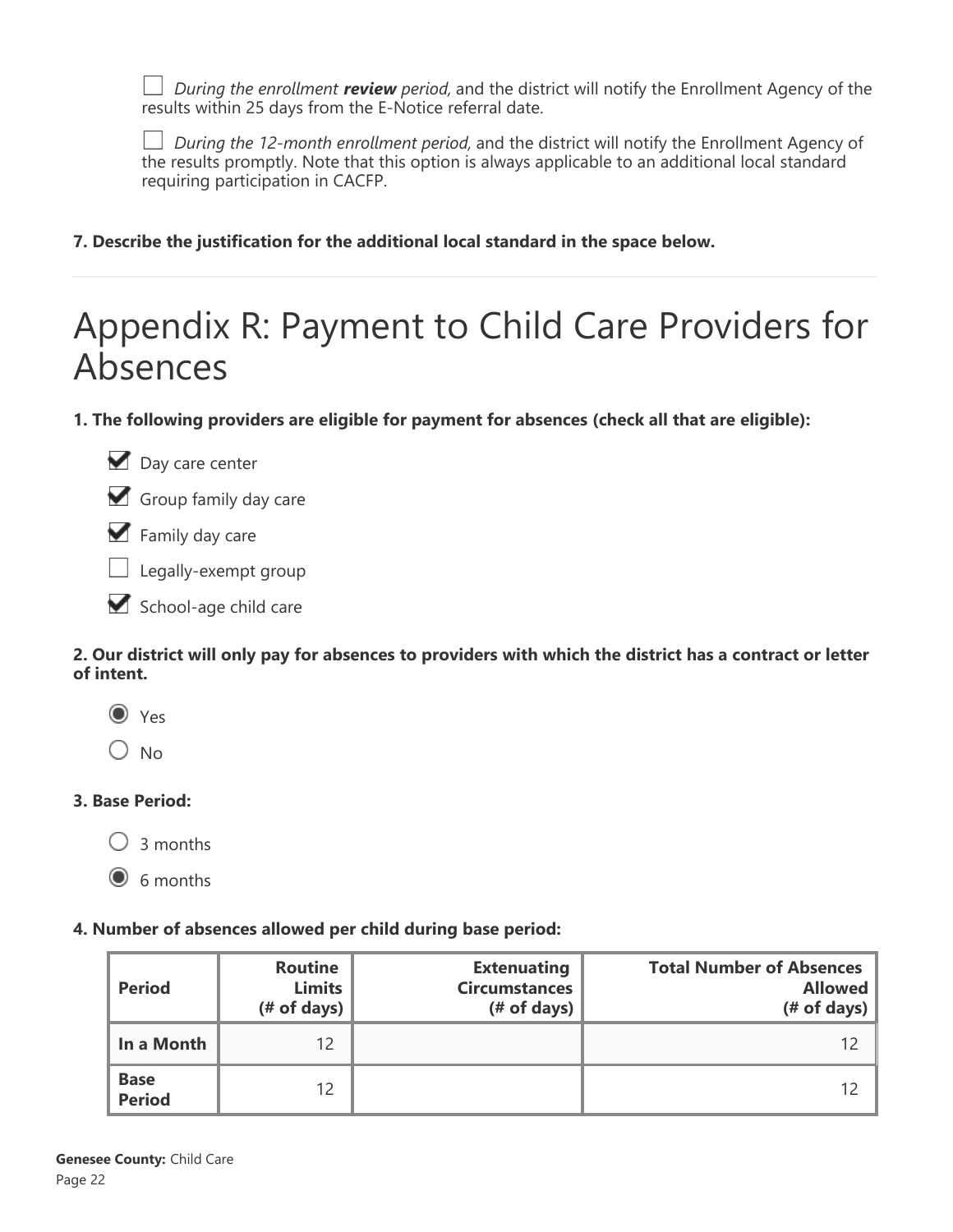### **5. List reasons for absences for which the district will allow payment:**

Child illness and/or parent illness

# **6. List any limitations on the above providers' eligibility for payment for absences:**

If the parent/child need child care and the Provider is unwilling and/or unable to provide child care.

*Note: Legally-exempt family child care and in-home child care providers are not eligible to receive payment for absences.*

# Appendix S: Payment to Child Care Providers for Program Closures

**1. The following providers are eligible for payment for program closures:**



 $\Box$  Group family day care

 $\Box$  Family day care

 $\Box$  Legally-exempt group

School-age child care

**2. The district will only pay for program closures to providers with which the district has a contract or letter of intent.**

 $\bigcirc$  Yes

 $\bigcirc$  No

**3. Enter the number of days allowed for program closures (maximum allowable time for program closures is five days):**

**4. List the allowable program closures for which the district will provide payment.**

*Note: Legally-exempt family child care and in-home child care providers are not allowed to be reimbursed for program closures.*

Appendix T: Transportation, Differential Payment Rates, Enhanced Market Rate for Legally-Exempt Providers, Legally-Exempt Programs, and Sleep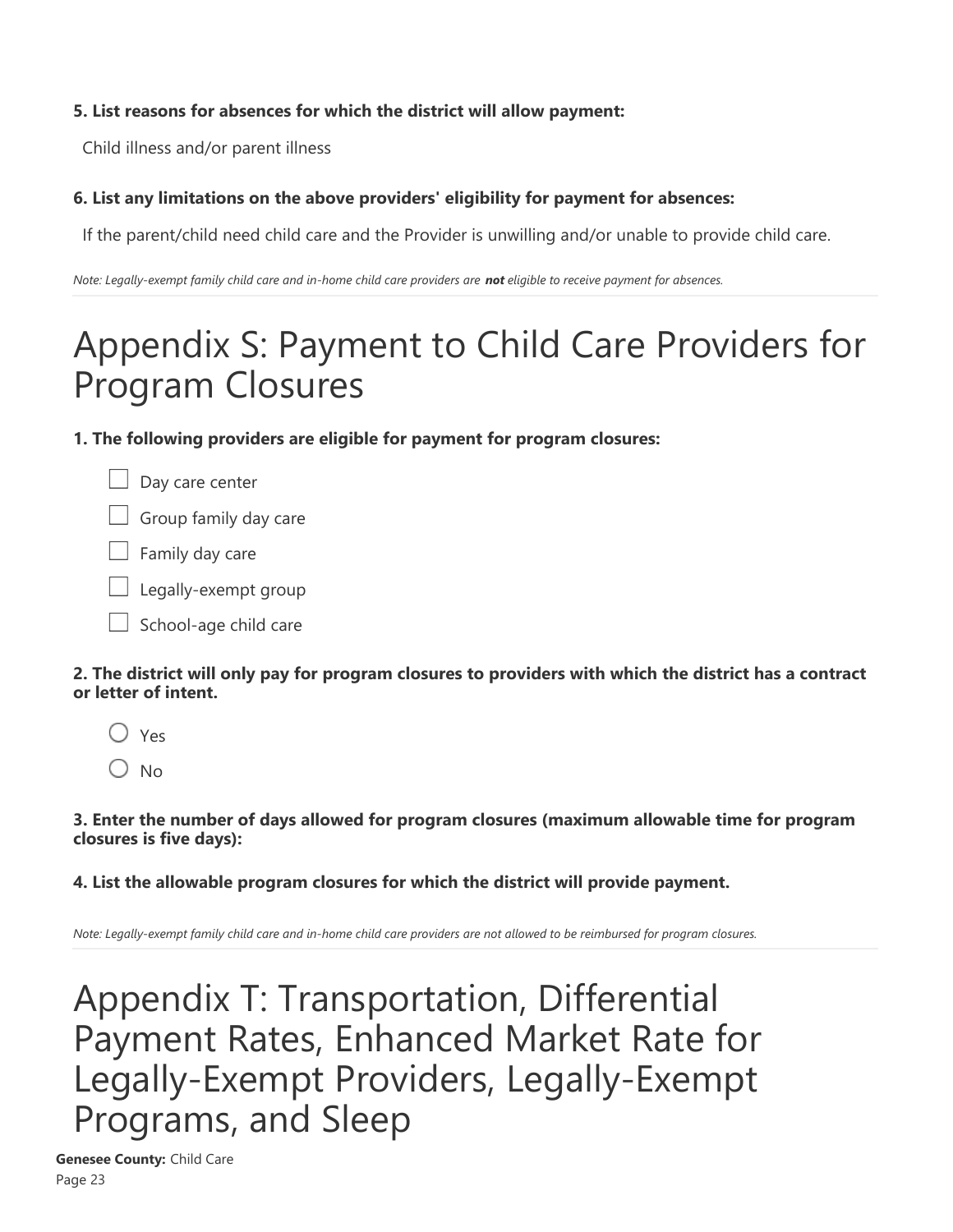#### **1. Are there circumstances where the district will reimburse for transportation?**



**2. If the district will reimburse for transportation, describe any circumstances and limitations the district will use to reimburse. Include what type of transportation will be reimbursed (public and/or private) and how much your district will pay (per mile or trip). Note that if the district is paying for transportation, the Program Matrix in the Welfare Management System (WMS) should reflect this choice.**

#### **II. Differential Payment Rates**

1. Districts must complete the Differential Payment Rate Percent (%) column in the table below for each of the four (4) differential payment rate categories. For the two (2) categories that require a state minimum five percent (5%) differential payment rate, the district must enter "5%" or, if it chooses, a higher rate up to 15%.

The other two (2) differential payment rate categories in the table below are optional. If the district chooses not to set differential payment rates, the district must enter zero. If the district chooses to set a differential payment rate, enter the appropriate percentage up to 15 percent (15%). Note that if the district selects a differential payment rate for nationally accredited programs, then that rate must be in the range of five percent (5%) to 15 percent (15%).

| <b>Differential Payment Rate Category</b>                                                                                                                                              | <b>Differential</b><br><b>Payment Rate</b><br><b>Percent</b> | <b>Instructions</b>                                                   |
|----------------------------------------------------------------------------------------------------------------------------------------------------------------------------------------|--------------------------------------------------------------|-----------------------------------------------------------------------|
| <b>Homelessness: Licensed and Registered Providers</b><br><b>State required minimum of 5%</b>                                                                                          | 5%                                                           | Enter a percentage (%):<br>5% to 15%. (Must enter at<br>least $5\%$ ) |
| <b>Homelessness: Legally-Exempt Providers</b>                                                                                                                                          | $0\%$                                                        | Enter 0% or a percentage<br>(%) up to 15%.                            |
| <b>Non-traditional Hours: All Providers State</b><br>required minimum of 5%                                                                                                            | 5%                                                           | Enter a percentage (%):<br>5% to 15%. (Must enter at<br>least $5\%$   |
| <b>Nationally Accredited Programs: Licensed and</b><br>Registered Providers Legally-exempt child care providers are<br>not eligible for a differential payment rate for accreditation. | $0\%$                                                        | Enter 0% or a percentage<br>(%) from 5% to 15%.                       |

**2. Generally, differential payment rates may not exceed 25% above the applicable market rate or actual cost of care. However, a district may request a waiver from the Office to establish a payment rate that is in excess of 25% above the applicable market rate upon showing that the 25% maximum is insufficient to provide access within the district to child care providers or services that offer care addressing more than one of the differential payment rate categories. However, if your district wants to establish a payment rate that is more than 25% above the applicable market rate, describe below why the 25% maximum is insufficient to provide access to such child care providers or services.**

**III. Increased Enhanced Market Rate for Legally-Exempt Family and In-Home Child Care Providers**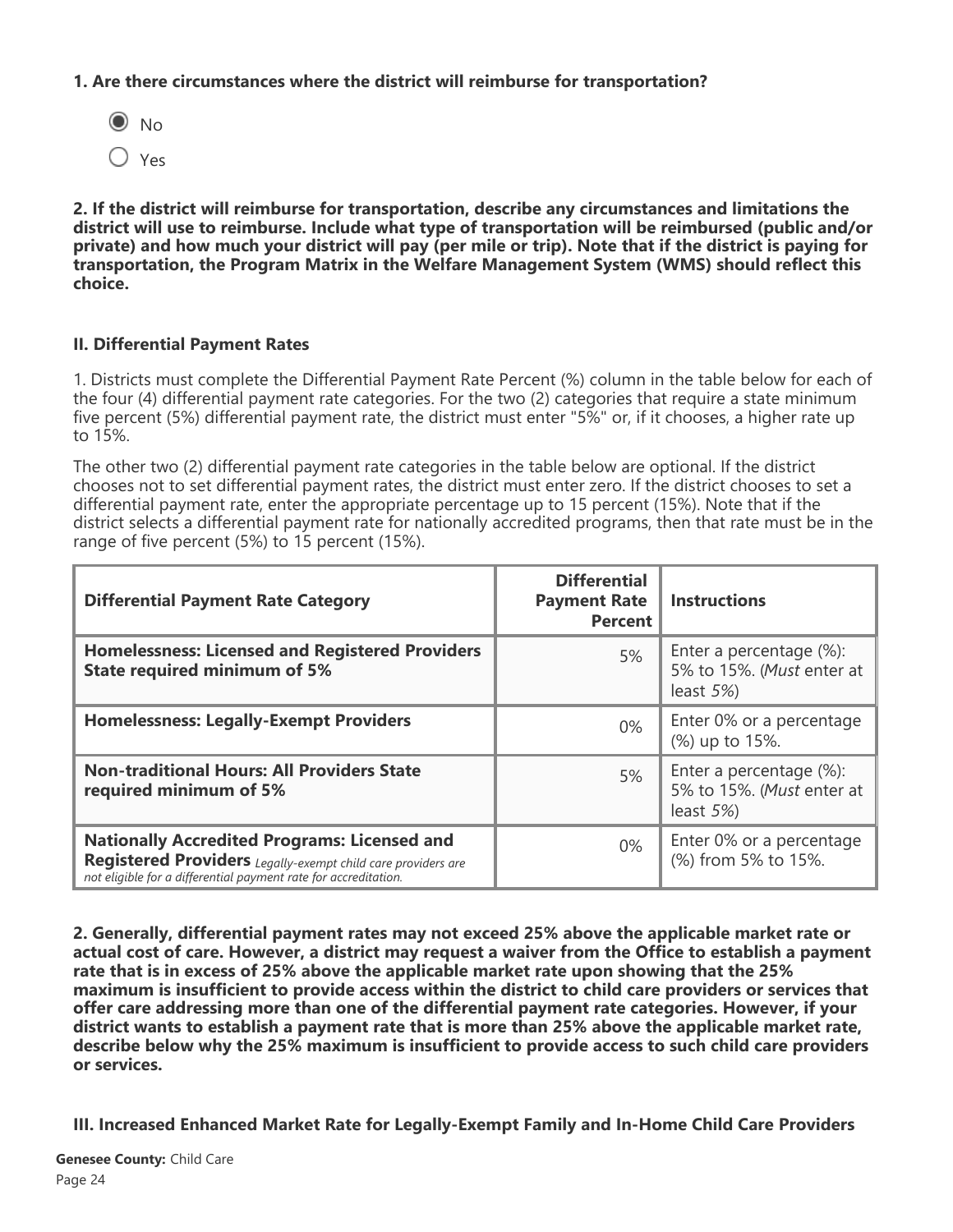**1. The enhanced market rate for legally-exempt family and legally-exempt in-home child care providers who have completed 10 or more hours of training annually is a 70% differential applied to the market rates established for registered family day care. Indicate if the district is electing to establish a payment rate that is in excess of the enhanced market rate for legally-exempt family and in-home child care providers who have completed 10 or more hours of training annually and the training has been verified by the legally-exempt caregiver enrollment agency.**

 $\odot$  No  $\bigcirc$  Yes

**2. If yes, indicate the percent (71%–75%), not to exceed 75% of the child care market rate established for registered family day care.**

 $\%$ 

**IV. Enhanced Market Rates for Legally-Exempt Group Child Care Programs**

*Answer both questions:*

**1. Indicate if the district is electing to establish an enhanced market rate for child care services provided by legally-exempt group child care programs that have prepared an approved health care plan and have at least one caregiver in each classroom with age appropriate cardiopulmonary resuscitation (CPR) certification and the enhanced requirements have been verified by the enrollment agency.**

 $\odot$  No

Yes

If yes, indicate the percent (76%–81%), not to exceed 81% of the applicable market rate for day care centers.

%

**2. Indicate if the district is electing to establish an enhanced market rate for child care services provided by legally-exempt group child care programs when, in addition to the training required in 18 NYCRR §415.4(f), the caregiver has completed an approved course and a minimum of 15 hours of approved training annually and each employee with a caregiving role completes a minimum of 5 hours of approved training annually and the enhanced requirements have been verified by the enrollment agency.**

 $\odot$  No

O Yes

If yes, indicate the percent (76%–81%), not to exceed 81% of the applicable market rate for day care centers.

 $\%$ 

If a district chooses to establish both legally-exempt group child care enhanced rates and a program is eligible for both enhanced rates, then the enhanced market rate must be based on the percentages selected for each individual market rate, up to a maximum of 87%.

# **V. Sleep**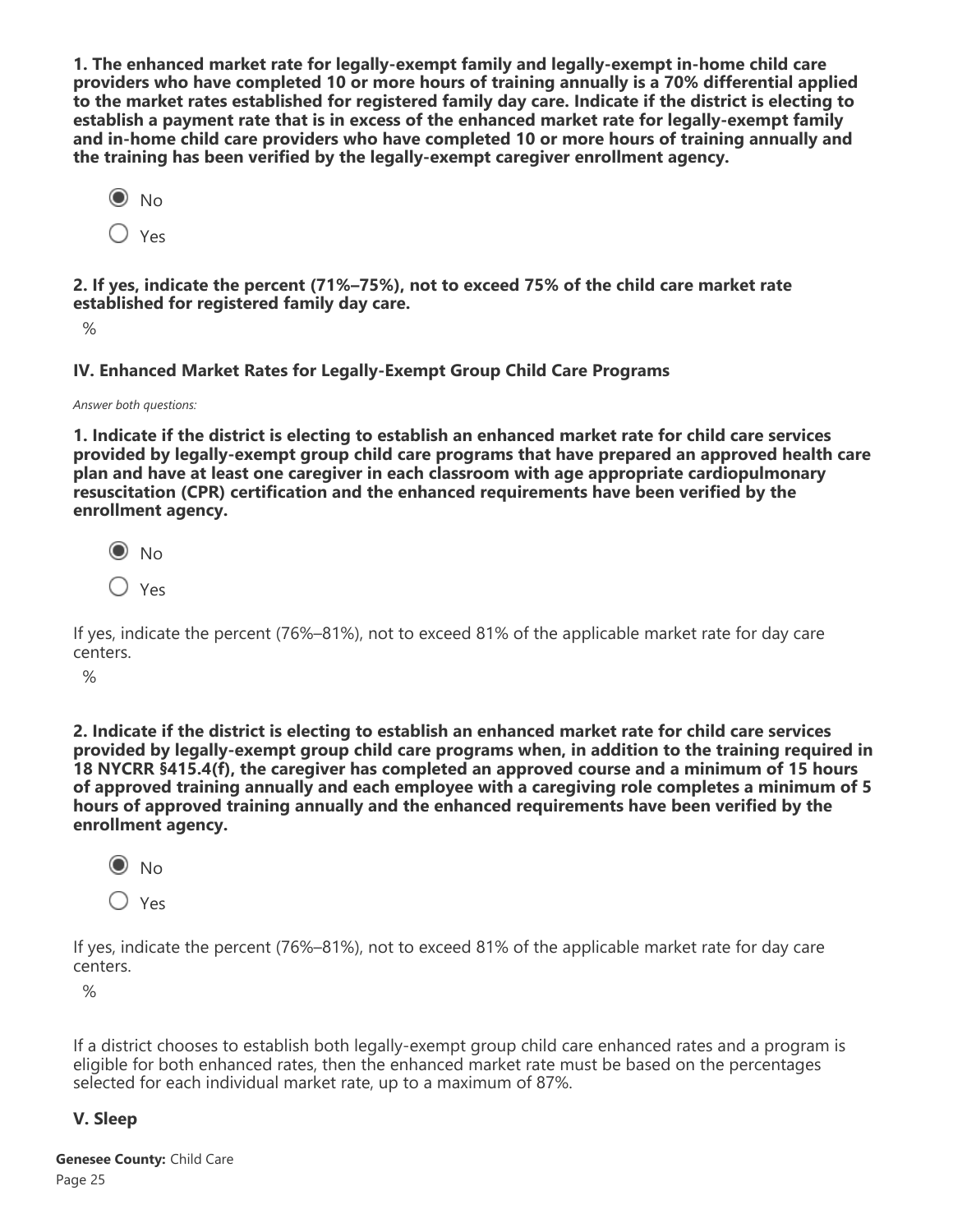**1. Does the district choose to pay for child care services while a caretaker that works a second or third shift sleeps?**



**2. The following describes the standards the district will use to evaluate whether to pay for child care services while a caretaker that works a second or third shift sleeps, as well as any limitations pertaining to payment:**

**3. Indicate the number of hours allowed by your district per day (maximum number of hours allowed is eight).**

# Appendix U: Child Care Exceeding 24 Hours, Child Care Services Unit, Waivers, and Breaks in Activities

**I. Child Care Exceeding 24 Hours**

**1. Child care services may exceed 24 consecutive hours when such services are provided on a short-term emergency basis or in other situations where the caretaker's approved activity necessitates care for 24 hours on a limited basis. Check below under what circumstances the district will pay for child care exceeding 24 hours.**

 $\Box$  On a short-term or emergency basis

 $\Box$  The caretaker's approved activity necessitates care for 24 hours on a limited basis

#### **2. Describe any limitations on the payment of child care services that exceed 24 consecutive hours.**

#### **II. Child Care Services Unit (CCSU)**

**1. Indicate below if your district will include 18-, 19-, or 20-year-olds in the CCSU for determining family size and countable family income.**

**a. The district will include the following in the CCSU (check all that apply)**

 $\Box$  18-year-olds  $\Box$  19-year-olds  $\Box$  20-year-olds

#### **OR**

**b. The district will only include the following in the CCSU when it will benefit the family (check**